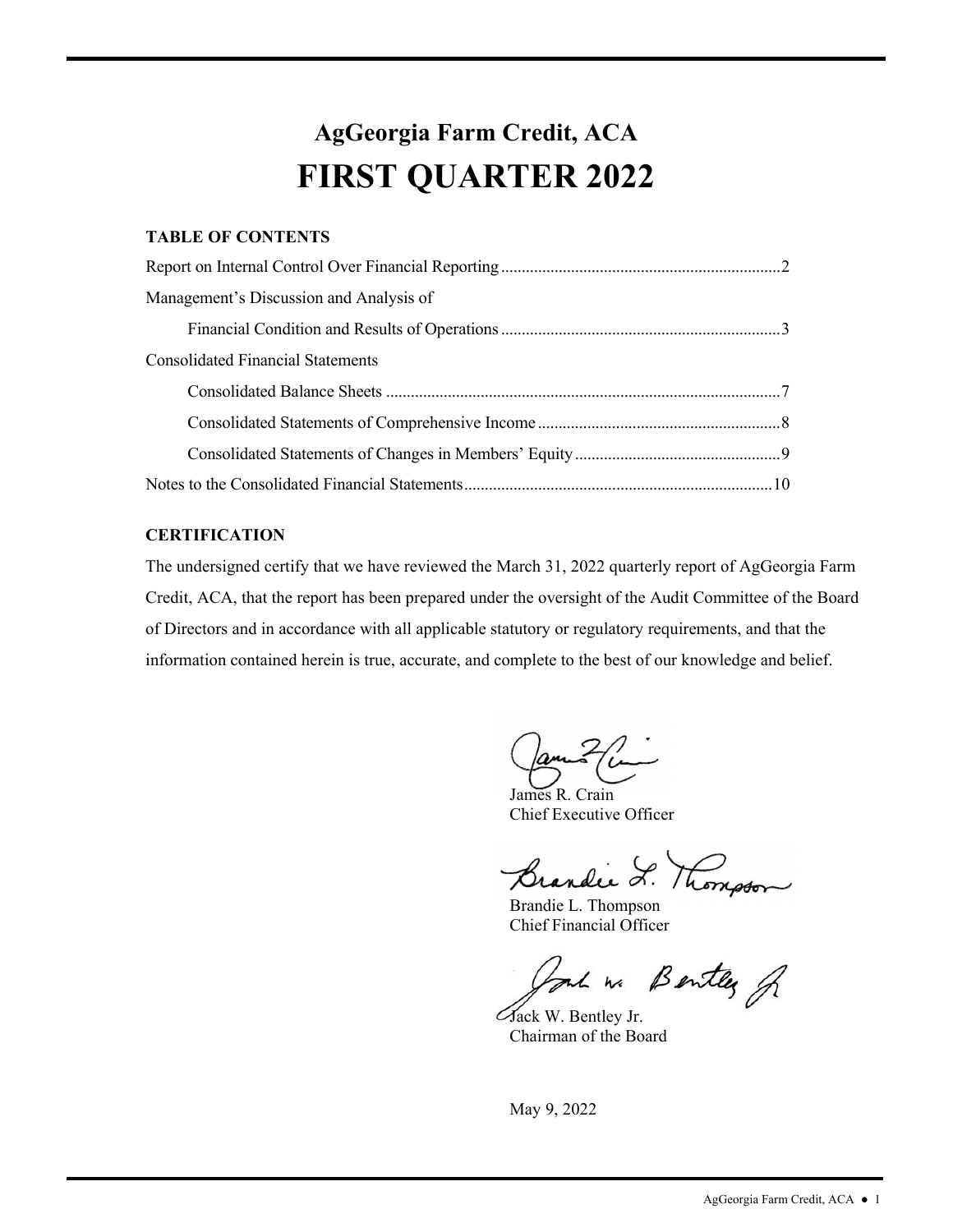# <span id="page-1-0"></span>**AgGeorgia Farm Credit, ACA Report on Internal Control Over Financial Reporting**

The Association's principal executives and principal financial officers, or persons performing similar functions, are responsible for establishing and maintaining adequate internal control over financial reporting for the Association's Consolidated Financial Statements. For purposes of this report, "internal control over financial reporting" is defined as a process designed by, or under the supervision of the Association's principal executives and principal financial officers, or persons performing similar functions, and effected by its Board of Directors, management and other personnel. This process provides reasonable assurance regarding the reliability of financial reporting information and the preparation of the Consolidated Financial Statements for external purposes in accordance with accounting principles generally accepted in the United States of America.

Internal control over financial reporting includes those policies and procedures that: (1) pertain to the maintenance of records that in reasonable detail accurately and fairly reflect the transactions and dispositions of the assets of the Association, (2) provide reasonable assurance that transactions are recorded as necessary to permit preparation of financial information in accordance with accounting principles generally accepted in the United States of America, and that receipts and expenditures are being made only in accordance with authorizations of management and directors of the Association, and (3) provide reasonable assurance regarding prevention or timely detection of unauthorized acquisition, use or disposition of the Association's assets that could have a material effect on its Consolidated Financial Statements.

The Association's management has completed an assessment of the effectiveness of internal control over financial reporting as of March 31, 2022. In making the assessment, management used the framework in *Internal Control — Integrated Framework (2013)*, promulgated by the Committee of Sponsoring Organizations of the Treadway Commission, commonly referred to as the "COSO" criteria.

 Association's management determined that there were no Based on the assessment performed, the Association's management concluded that as of March 31, 2022, the internal control over financial reporting was effective based upon the COSO criteria. Additionally, based on this assessment, the material weaknesses in the internal control over financial reporting as of March 31, 2022.

James R. Crain Chief Executive Officer

Brandie L. Thomson

Brandie L. Thompson Chief Financial Officer

May 9, 2022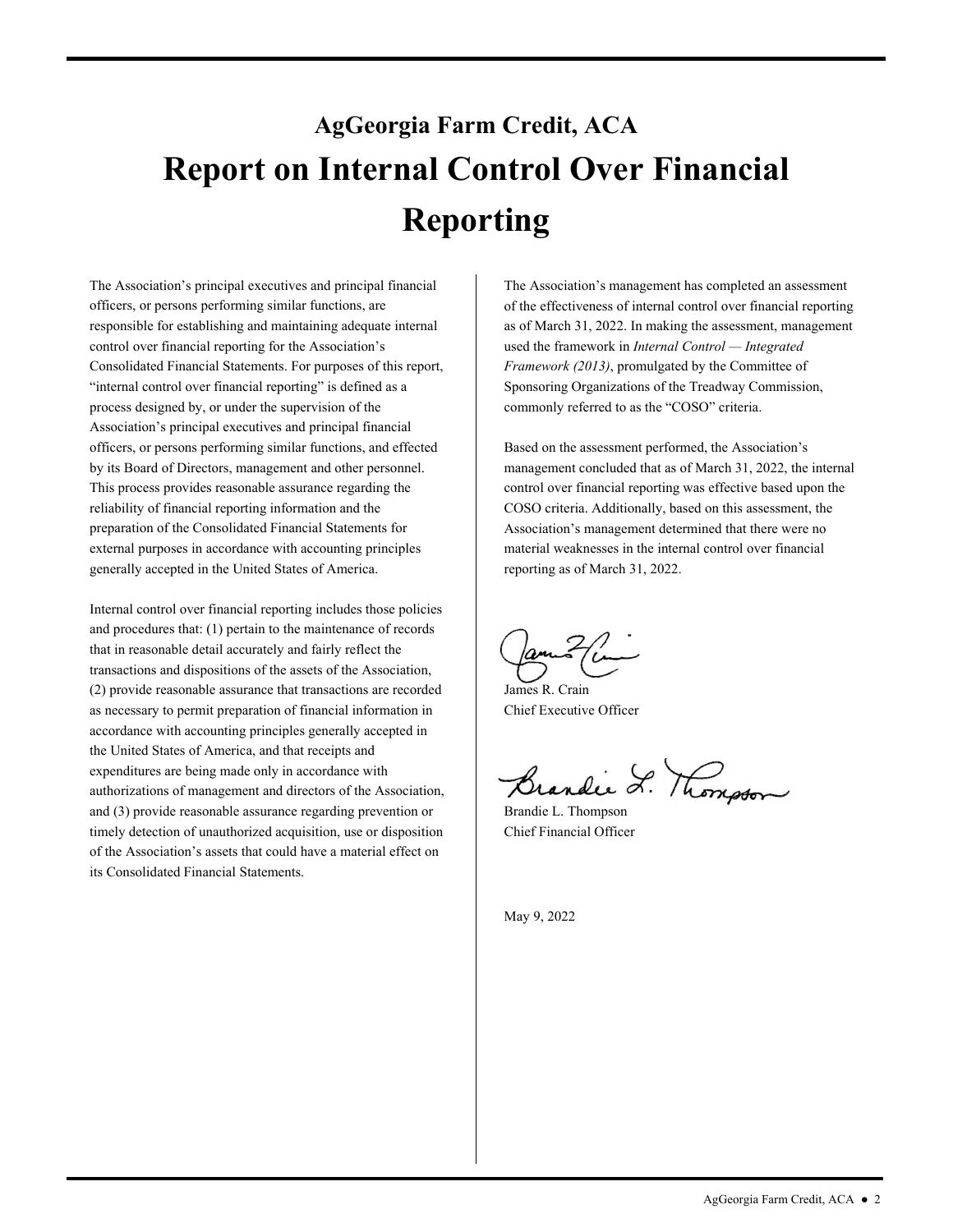# <span id="page-2-0"></span>**AgGeorgia Farm Credit, ACA Management's Discussion and Analysis of Financial Condition and Results of Operations**

#### *(dollars in thousands)*

The following commentary reviews the financial condition and results of operations of AgGeorgia Farm Credit, ACA (Association or AgGeorgia) for the period ended March 31, 2022. These comments should be read in conjunction with the accompanying financial statements, notes to the financial statements and the 2021 Annual Report of the Association.

#### **LOAN PORTFOLIO**

 timber, peanuts and livestock. Farm size varies and many of The Association provides funds to farmers, rural homeowners and farm-related businesses for financing of short and intermediate term loans and long term real estate mortgage loans. The Association's loan portfolio is diversified over a range of agricultural commodities including poultry, cotton, the borrowers in the region have diversified farming operations. This factor, along with the numerous opportunities for non-farm income in the area, somewhat reduces the level of dependency on any single commodity.

The total loan volume of the Association as of March 31, 2022 was \$1,163,322 thousand, an increase of \$17,378 thousand as compared to \$1,145,944 thousand at December 31, 2021. Net loans outstanding at March 31, 2022 were \$1,157,783 thousand, as compared to \$1,139,139 thousand at December 31, 2021. This increase in loan volume is primarily related to increased demand for loans. Net loans accounted for 97.05 percent of total assets at March 31, 2022, as compared to 95.57 percent of total assets at December 31, 2021.

There is an inherent risk in the extension of any type of credit. Portfolio credit quality has remained stable, and credit administration remains satisfactory. Nonaccrual loans decreased from \$6,596 thousand at December 31, 2021 to \$5,429 thousand at March 31, 2022, as a result of timely management of nonearning assets.

Association management maintains an allowance for loan losses in an amount considered sufficient to absorb possible losses in the loan portfolio based on current and expected future conditions. The allowance for loan losses at March 31, 2022, was \$5,539 thousand compared to \$6,805 thousand at December 31, 2021, and was considered by management to be adequate to cover probable losses.

#### **RESULTS OF OPERATIONS**

#### *For the three months ended March 31, 2022*

Net income for the three months ended March 31, 2022 totaled \$6,635 thousand, as compared to \$4,827 thousand for the same period in 2021. This increase is a combination of higher net interest income, provision for loan losses reversal and higher noninterest income in 2022 versus a provision for loan losses expense and lower noninterest income and noninterest expense in 2021. Net interest income for the period increased \$1,026 thousand compared to the same period in 2021, for a total of \$9,389 thousand for the period ended March 31, 2022.

Non-interest income for the three months ended March 31, 2022, totaled \$2,360 thousand, as compared to \$1,909 thousand for the same period of 2021. This increase is primarily due to increased patronage from other Farm Credit institutions during first quarter 2022 compared to the first quarter 2021. Noninterest expense for the three months ended March 31, 2022 totaled \$6,426 thousand, an increase of \$1,133 thousand compared to the same period of 2021, which was primarily related to salaries and employee benefits and increased insurance Fund premiums.

#### **FUNDING SOURCES**

 rate sections. The variable rate note is utilized by the The principal source of funds for the Association is the borrowing relationship established with AgFirst Farm Credit Bank (the Bank) through a General Financing Agreement. The General Financing Agreement utilizes the Association's credit and fiscal performance as criteria for establishing a line of credit on which the Association may draw funds. The Bank advances funds to the Association in the form of notes payable. The notes payable are segmented into variable rate and fixed Association to fund variable rate loan advances and operating funds requirements. The fixed rate note is used specifically to fund fixed rate loan advances made by the Association. The total notes payable to the Bank at March 31, 2022, was \$892,239 thousand as compared to \$894,593 thousand at December 31, 2021.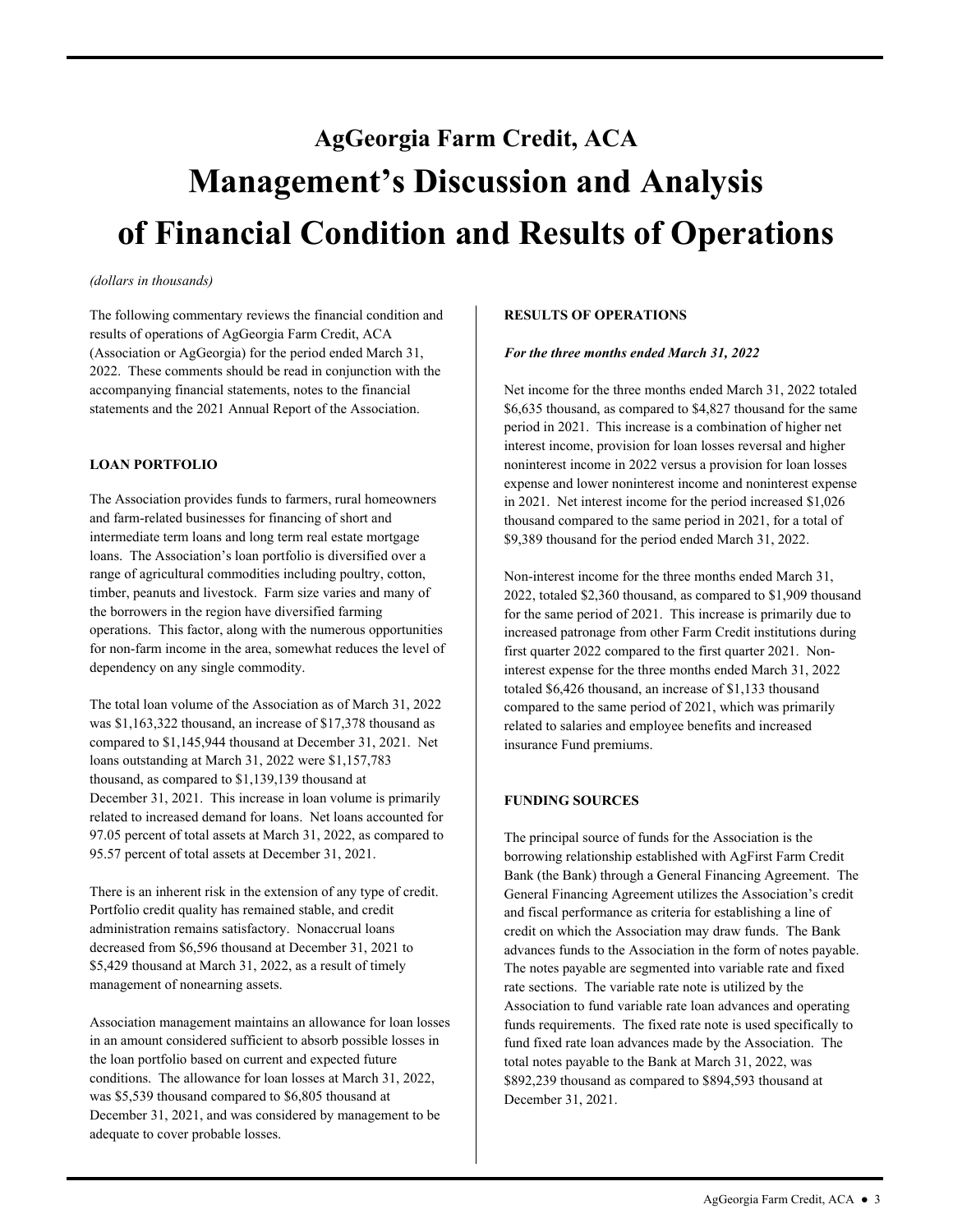#### **CAPITAL RESOURCES**

 Total members' equity at March 31, 2022 increased \$6,703 thousand to \$276,822 thousand from the December 31, 2021 total of \$270,119 thousand. The increase is primarily related to year to date net income.

Total capital stock and participation certificates were \$4,718 thousand on March 31, 2022, compared to \$4,653 thousand on December 31, 2021. This increase is attributed to the issuance of stock on new loans being greater than the retirement of stock on loans liquidated in the normal course of business.

#### *Regulatory Capital Ratios*

The Association's regulatory capital ratios are shown in the following table:

| Ratio                                                                  | Regulatory<br>Minimum.<br><b>Including Buffer*</b> | 3/31/2022 | 12/31/2021 | 3/31/2021 |
|------------------------------------------------------------------------|----------------------------------------------------|-----------|------------|-----------|
| Permanent Capital Ratio                                                | 7.00%                                              | 23.26%    | 21.77%     | 24.55%    |
| Common Equity Tier 1 (CET1) Capital Ratio                              | 7.00%                                              | 23.13%    | 21.64%     | 24.39%    |
| Tier 1 Capital Ratio                                                   | 8.50%                                              | 23.13%    | 21.64%     | 24.39%    |
| Total Capital Ratio                                                    | 10.50%                                             | 23.71%    | 22.25%     | 25.03%    |
| Tier 1 Leverage Ratio**                                                | 5.00%                                              | 23.43%    | 21.81%     | 25.01%    |
| Unallocated Retained Earnings (URE) and URE Equivalents Leverage Ratio | 1.50%                                              | 17.31%    | 15.86%     | 17.40%    |

\* *Includes fully phased-in capital conservation buffers which became effective January 1, 2020. \*\* The Tier 1 Leverage Ratio must include a minimum of 1.50% of URE and URE Equivalents.* 

The FCA sets minimum regulatory capital adequacy requirements for System banks and associations. The requirements are based on regulatory ratios as defined by the FCA and include permanent capital, common equity tier 1 (CET1), tier 1, total capital, tier 1 leverage, and unallocated retained earnings (URE) and URE equivalents leverage ratios.

 numerator, as defined by the FCA, by the three-month average The permanent capital, CET1, tier 1, and total capital ratios are calculated by dividing the three-month average daily balance of the capital numerator, as defined by the FCA, by a riskadjusted asset base. Unlike these ratios, the tier 1 leverage and URE and URE equivalents leverage ratios do not incorporate any risk-adjusted weighting of assets. Risk-adjusted assets refer to the total dollar amount of the institution's assets adjusted by an appropriate credit conversion factor as defined by regulation. Generally, higher credit conversion factors are applied to assets with more inherent risk. The tier 1 leverage and URE and URE equivalents leverage ratios are calculated by dividing the three-month average daily balance of the capital daily balance of total assets adjusted for regulatory deductions.

If the capital ratios fall below the minimum regulatory requirements, including the buffer amounts, capital distributions (equity redemptions, dividends, and patronage) and discretionary senior executive bonuses are restricted or prohibited without prior FCA approval.

For all periods presented, the Association exceeded minimum regulatory standards for all capital ratios. There are no trends, commitments, contingencies, or events that are likely to affect the Association's ability to meet regulatory minimum capital standards and capital adequacy requirements.

#### **FUTURE OF LIBOR**

In 2017, the United Kingdom's Financial Conduct Authority (UK FCA), which regulates LIBOR, announced its intention to stop persuading or compelling the group of major banks that sustains LIBOR to submit rate quotations after 2021.

On March 5, 2021, ICE Benchmark Administration (IBA) (the entity that is responsible for calculating LIBOR) announced its intention to cease the publication of the one-week and twomonth US dollar LIBOR settings immediately following the LIBOR publication on December 31, 2021, and the remaining US dollar LIBOR settings immediately following the LIBOR publication on June 30, 2023. On the same day, the UK FCA announced that the IBA had notified the UK FCA of its intent, among other things, to cease providing certain US dollar LIBOR settings as of June 30, 2023. In its announcement, the UK FCA confirmed that all 35 LIBOR tenors (including with respect to US dollar LIBOR) will be discontinued or declared nonrepresentative as of either: (a) immediately after December 31, 2021 or (b) immediately after June 30, 2023.

The Association has exposure to LIBOR arising from loans made to customers, Systemwide Debt Securities issued by the Funding Corporation on the Bank's behalf, and preferred stock issued by the Bank. Alternative reference rates that replace LIBOR may not yield the same or similar economic results over the lives of the financial instruments, which could adversely affect the value of, and return on, instruments held.

 The guidelines direct each System institution to develop a The FCA has issued guidelines with similar guidance as the U.S. prudential regulators but applicable for System institutions to follow as they prepare for the expected phase-out of LIBOR.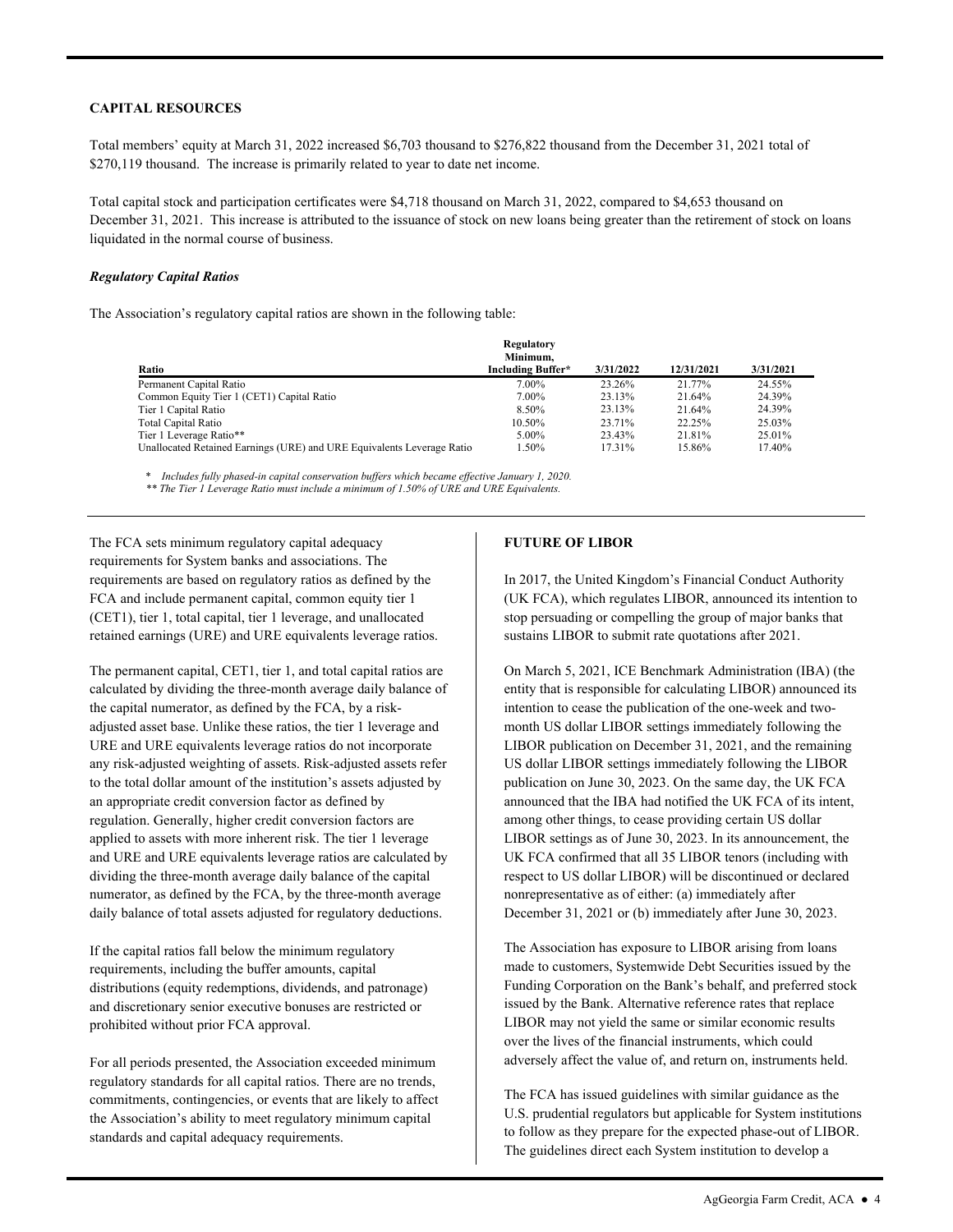LIBOR transition plan designed to provide an orderly roadmap of actions that will reduce LIBOR exposure, stop the inflow of new LIBOR volume, and adjust operating processes to implement alternative reference rates.

 loans and investments are deemed new contracts; limited On December 8, 2021, the FCA issued another informational memorandum to provide additional guidance to Farm Credit System institutions on their transition away from LIBOR. The guidance encourages Farm Credit System institutions to stop entering into new contracts that reference LIBOR as soon as practicable and in any event no later than December 31, 2021. Entering into new LIBOR-referenced contracts after that date would present safety and soundness risk. The guidance also provides clarity on what the FCA considers a new LIBORindexed contract; whether purchases of legacy LIBOR-indexed exceptions for entering into new LIBOR contracts that reduce or hedge risk in legacy LIBOR contracts; and the due diligence and other procedures required before using other benchmark/reference rate alternatives to LIBOR (beyond SOFR), including credit-sensitive alternative rates.

 transition, including, but not limited to, financial, market, The Association has implemented LIBOR transition plans and continues to analyze potential risks associated with the LIBOR accounting, operational, legal, tax, reputational, and compliance risks.

On July 26, 2021, the Alternative Reference Rates Committee (ARRC) announced it will recommend the CME Group's forward-looking SOFR term rates. The ARRC's formal recommendation of SOFR term rates is a major milestone and is expected to increase the volume of transactions quoted in SOFR, supporting the implementation of the transition away from LIBOR.

 LIBOR and the regulator expectation that new or updated On October 20, 2021, the U.S. prudential regulators issued a joint statement emphasizing the expectation that supervised institutions with LIBOR exposure continue to progress toward an orderly transition away from LIBOR, reiterating that supervised institutions should, with limited exceptions, cease entering into new contracts that use US dollar LIBOR as a reference rate as soon as practicable, but no later than December 31, 2021. They further stated that entering into new contracts, including derivatives, after that date would create safety and soundness risks. The joint statement clarified that entering into such new contracts would include an agreement that (1) creates additional LIBOR disclosure or (2) extends the term of an existing LIBOR contract, but that a draw on an existing agreement that is legally enforceable, e.g., a committed credit facility, would not be a new contract. The joint statement also provided considerations when assessing the appropriateness of alternative reference rates used in lieu of LIBOR contracts include strong and clearly defined fallback rates for when the initial reference rate is discontinued.

The following is a summary of outstanding variable-rate financial instruments tied to LIBOR at March 31, 2022:

| (dollars in thousands)  | Due in<br>2022 |   | <b>Due in 2023</b><br>(On or Before<br><b>June</b> , 30) |   | Due after<br>June 30, 2023 | Total |
|-------------------------|----------------|---|----------------------------------------------------------|---|----------------------------|-------|
| Loans                   | 59             | S | 99                                                       |   | 9.730                      | 9,888 |
| Total                   | 59             | S | 99                                                       | S | S<br>9.730                 | 9.888 |
| Note Payable to AgFirst |                |   |                                                          |   |                            |       |
| Farm Credit Bank        | 44             | ς | 74                                                       |   | 7.219                      | 7.337 |
| Total                   | 44             | S | 74                                                       |   | 7 2 1 9                    | 7 337 |

The LIBOR transition plan includes implementing fallback language into variable-rate financial instruments maturing after June 30, 2023 which provides the ability to move these instruments to another index if the LIBOR market is no longer viable. At March 31, 2022, all Loans and Notes Payable maturing after June 30, 2023 contain fallback provisions.

#### **REGULATORY MATTERS**

On April 14, 2022, the FCA approved a final rule that amends certain regulations to address changes in accounting principles generally accepted in the United States. Such changes reflect the Current Expected Credit Losses (CECL) methodology that will replace the incurred loss methodology upon adoption. Credit loss allowances related to loans, lessor's net investments in leases, and held-to-maturity debt securities would be included in a System institution's Tier 2 capital up to 1.25 percent of the System institution's total risk weighted assets. Credit loss allowances for available-for-sale debt securities and purchased credit impaired assets would not be eligible for inclusion in a System institution's Tier 2 capital. The regulation does not include a transition phase-in period for the CECL day 1 cumulative effect adjustment to retained earnings on a System institution's regulatory capital ratios. In addition, the regulation does not include an exclusion for the CECL day 1 cumulative effective adjustment from the "safe harbor" deemed prior approval provision. The final rule is effective on January 1, 2023.

On August 26, 2021, the FCA issued a proposed rule to revise its regulatory capital requirements to define and establish riskweightings for High Volatility Commercial Real Estate (HVCRE) by assigning a 150 percent risk-weighting to such exposures, instead of the current 100 percent. The proposed rule would ensure that the FCA's rule remains comparable with the capital rule of other federal banking regulatory agencies and recognizes the increased risk posed by HVCRE exposures. The public comment period ended on January 24, 2022.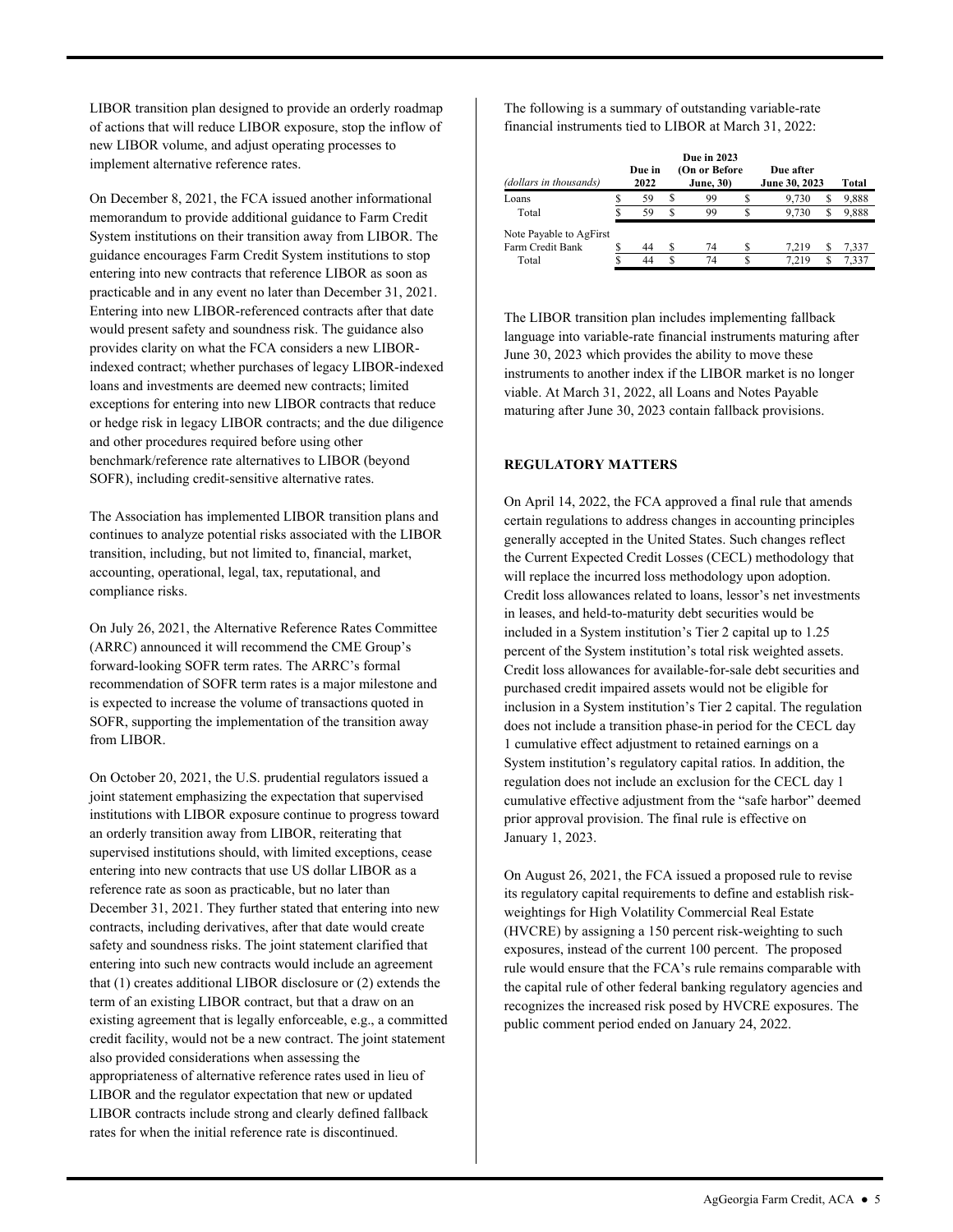#### **RECENTLY ISSUED ACCOUNTING PRONOUNCEMENTS**

 $\mathcal{L}_\text{max}$ 

Please refer to Note 1, *Organization, Significant Accounting Policies, and Recently Issued Accounting Pronouncements*, in the Notes to the Financial Statements, and the 2021 Annual Report to Shareholders for recently issued accounting pronouncements. Additional information is provided in the following table.

The following ASU was issued by the Financial Accounting Standards Board (FASB):

| <b>Summary of Guidance</b>                                                                                                                                                                                                                                                                                                                                                                                                                                                                                                                                                                                                                                                                                                                                                                                                                                                                                                                                                                                                                                                                                                       | <b>Adoption and Potential Financial Statement Impact</b>                                                                                                                                                                                                                                                                                                                                                                                                                                                                                                                                                                                                                                                                                                                                                                                                                                                                                                                                                                                                                                                                                                                                                                                                                                                                                             |
|----------------------------------------------------------------------------------------------------------------------------------------------------------------------------------------------------------------------------------------------------------------------------------------------------------------------------------------------------------------------------------------------------------------------------------------------------------------------------------------------------------------------------------------------------------------------------------------------------------------------------------------------------------------------------------------------------------------------------------------------------------------------------------------------------------------------------------------------------------------------------------------------------------------------------------------------------------------------------------------------------------------------------------------------------------------------------------------------------------------------------------|------------------------------------------------------------------------------------------------------------------------------------------------------------------------------------------------------------------------------------------------------------------------------------------------------------------------------------------------------------------------------------------------------------------------------------------------------------------------------------------------------------------------------------------------------------------------------------------------------------------------------------------------------------------------------------------------------------------------------------------------------------------------------------------------------------------------------------------------------------------------------------------------------------------------------------------------------------------------------------------------------------------------------------------------------------------------------------------------------------------------------------------------------------------------------------------------------------------------------------------------------------------------------------------------------------------------------------------------------|
| ASU 2016-13 – Financial Instruments – Credit Losses (Topic 326): Measurement of Credit Losses on Financial Instruments                                                                                                                                                                                                                                                                                                                                                                                                                                                                                                                                                                                                                                                                                                                                                                                                                                                                                                                                                                                                           |                                                                                                                                                                                                                                                                                                                                                                                                                                                                                                                                                                                                                                                                                                                                                                                                                                                                                                                                                                                                                                                                                                                                                                                                                                                                                                                                                      |
| Replaces multiple existing impairment standards by establishing a<br>٠<br>single framework for financial assets to reflect management's<br>estimate of current expected credit losses (CECL) over the entire<br>remaining life of the financial assets.<br>Changes the present incurred loss impairment guidance for loans to<br>an expected loss model.<br>Modifies the other-than-temporary impairment model for debt<br>$\bullet$<br>securities to require an allowance for credit impairment instead of a<br>direct write-down, which allows for reversal of credit impairments<br>in future periods based on improvements in credit quality.<br>Eliminates existing guidance for purchased credit impaired (PCI)<br>$\bullet$<br>loans, and requires recognition of an allowance for expected credit<br>losses on these financial assets.<br>Requires a cumulative-effect adjustment to retained earnings as of<br>the beginning of the reporting period of adoption.<br>Effective for fiscal years beginning after December 15, 2022, and<br>interim periods within those fiscal years. Early application is<br>permitted. | Implementation efforts began with establishing a cross-discipline<br>٠<br>governance structure utilizing common guidance developed across the<br>Farm Credit System. The implementation includes identification of key<br>interpretive issues, scoping of financial instruments, and assessing existing<br>credit loss forecasting models and processes against the new guidance.<br>The new guidance is expected to result in a change in allowance for credit<br>٠<br>losses due to several factors, including:<br>The allowance related to loans and commitments will most likely<br>change because it will then cover credit losses over the full<br>remaining expected life of the portfolio, and will consider expected<br>future changes in macroeconomic conditions,<br>An allowance will be established for estimated credit losses on any<br>2.<br>debt securities.<br>3.<br>The nonaccretable difference on any PCI loans will be recognized<br>as an allowance, offset by an increase in the carrying value of the<br>related loans.<br>The extent of allowance change is under evaluation, but will depend upon<br>٠<br>the nature and characteristics of the financial instrument portfolios, and<br>the macroeconomic conditions and forecasts, at the adoption date.<br>The guidance is expected to be adopted January 1, 2023.<br>٠ |

 that coincides with the end of the fiscal year of the institution. **NOTE**: Shareholder investment in the Association is materially affected by the financial condition and results of operations of AgFirst Farm Credit Bank. Copies of AgFirst's annual and quarterly reports are available upon request free of charge by calling 1-800-845-1745, ext. 2764, or writing Matthew Miller, AgFirst Farm Credit Bank, P.O. Box 1499, Columbia SC 29202. Information concerning AgFirst Farm Credit Bank can also be obtained at their website, *<www.agfirst.com>*. Copies of the Association's annual and quarterly reports are also available upon request free of charge by calling 478-987-8300 Ext. 113, writing Brandie Thompson, Chief Financial Officer, AgGeorgia Farm Credit, ACA, P.O. Box 1820, Perry, GA 31069, or accessing the website, *<www.aggeorgia.com>*. The Association prepares a quarterly report within 40 days after the end of each fiscal quarter, except that no report need be prepared for the fiscal quarter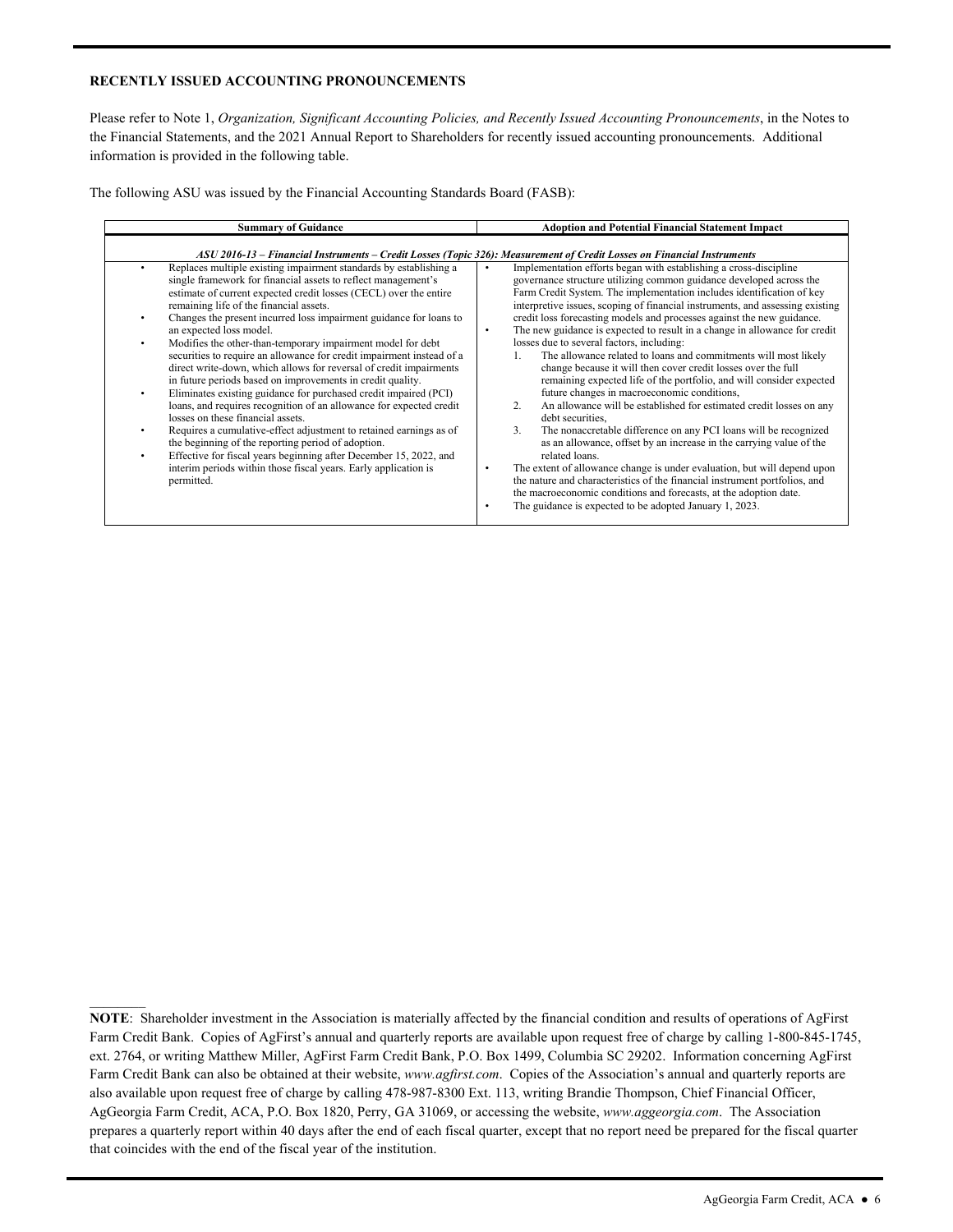### **AgGeorgia Farm Credit, ACA Consolidated Balance Sheets**

| (dollars in thousands)                               | March 31,<br>2022        | December 31,<br>2021     |
|------------------------------------------------------|--------------------------|--------------------------|
|                                                      | (unaudited)              | (audited)                |
| <b>Assets</b>                                        |                          |                          |
| Cash                                                 | \$<br>11                 | \$<br>11                 |
| Loans                                                | 1,163,322                | 1,145,944                |
| Allowance for loan losses                            | (5,539)                  | (6,805)                  |
| Net loans                                            | 1,157,783                | 1,139,139                |
| Accrued interest receivable                          | 9,944                    | 11,063                   |
| Equity investments in other Farm Credit institutions | 10,029                   | 9,911                    |
| Premises and equipment, net                          | 10,288                   | 9,649                    |
| Other property owned                                 | 648                      | 981                      |
| Accounts receivable                                  | 2,289                    | 19,079                   |
| Other assets                                         | 2,043                    | 2,074                    |
| Total assets                                         | 1,193,035<br>$\mathbf S$ | $\mathbb S$<br>1,191,907 |
| <b>Liabilities</b>                                   |                          |                          |
| Notes payable to AgFirst Farm Credit Bank            | \$<br>892,239            | \$<br>894,593            |
| Accrued interest payable                             | 1,813                    | 1,774                    |
| Patronage refunds payable                            | 1,684                    | 14,424                   |
| Accounts payable                                     | 566                      | 1,559                    |
| Other liabilities                                    | 19,911                   | 9,438                    |
| Total liabilities                                    | 916,213                  | 921,788                  |
| Commitments and contingencies (Note 8)               |                          |                          |
| <b>Members' Equity</b>                               |                          |                          |
| Capital stock and participation certificates         | 4,718                    | 4,653                    |
| Retained earnings                                    |                          |                          |
| Allocated                                            | 65,912                   | 65,912                   |
| Unallocated                                          | 206,606                  | 199,971                  |
| Accumulated other comprehensive income (loss)        | (414)                    | (417)                    |
| Total members' equity                                | 276,822                  | 270,119                  |
| Total liabilities and members' equity                | \$<br>1,193,035          | \$<br>1,191,907          |
|                                                      |                          |                          |

*The accompanying notes are an integral part of these consolidated financial statements.*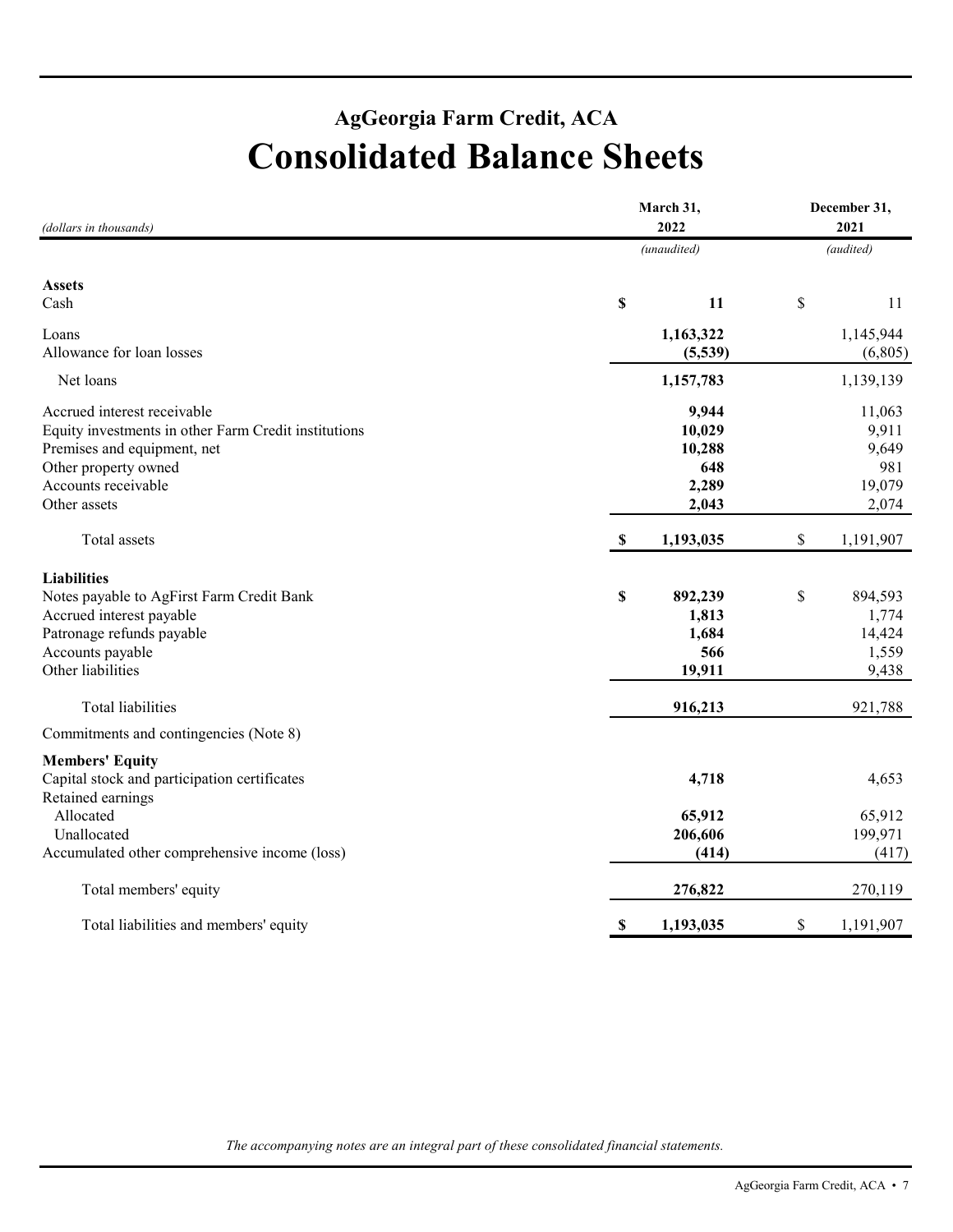## **AgGeorgia Farm Credit, ACA Consolidated Statements of Comprehensive Income**

*(unaudited)* 

|                                                                     | <b>For the Three Months</b> |        |
|---------------------------------------------------------------------|-----------------------------|--------|
|                                                                     | Ended March 31,             |        |
| (dollars in thousands)                                              | 2022                        | 2021   |
| <b>Interest Income</b>                                              |                             |        |
| Loans                                                               | 14,571<br>\$<br>\$          | 12,763 |
| <b>Interest Expense</b>                                             |                             |        |
| Notes payable to AgFirst Farm Credit Bank                           | 5,182                       | 4,400  |
| Net interest income                                                 | 9,389                       | 8,363  |
| Provision for (reversal of) allowance for loan losses               | (1,312)                     | 151    |
| Net interest income after provision for (reversal of) allowance for |                             |        |
| loan losses                                                         | 10,701                      | 8,212  |
| <b>Noninterest Income</b>                                           |                             |        |
| Loan fees                                                           | 175                         | 194    |
| Fees for financially related services                               | 22                          | 9      |
| Patronage refunds from other Farm Credit institutions               | 2,180                       | 1,595  |
| Gains (losses) on sales of premises and equipment, net              |                             | 22     |
| Gains (losses) on other transactions                                | (18)                        | 89     |
| Other noninterest income                                            | 1                           |        |
| Total noninterest income                                            | 2,360                       | 1,909  |
| <b>Noninterest Expense</b>                                          |                             |        |
| Salaries and employee benefits                                      | 4,476                       | 3,575  |
| Occupancy and equipment                                             | 227                         | 228    |
| Insurance Fund premiums                                             | 328                         | 281    |
| Purchased services                                                  | 238                         | 294    |
| Data processing                                                     | 85                          | 107    |
| Other operating expenses                                            | 1,095                       | 906    |
| (Gains) losses on other property owned, net                         | (23)                        | (98)   |
| Total noninterest expense                                           | 6,426                       | 5,293  |
| Income before income taxes                                          | 6,635                       | 4,828  |
| Provision for income taxes                                          |                             | 1      |
| Net income                                                          | 6,635<br>\$<br><b>S</b>     | 4,827  |
| Other comprehensive income net of tax                               |                             |        |
| Employee benefit plans adjustments                                  | 3                           | 4      |
| <b>Comprehensive income</b>                                         | 6,638<br>\$<br>S.           | 4,831  |
|                                                                     |                             |        |

*The accompanying notes are an integral part of these consolidated financial statements.*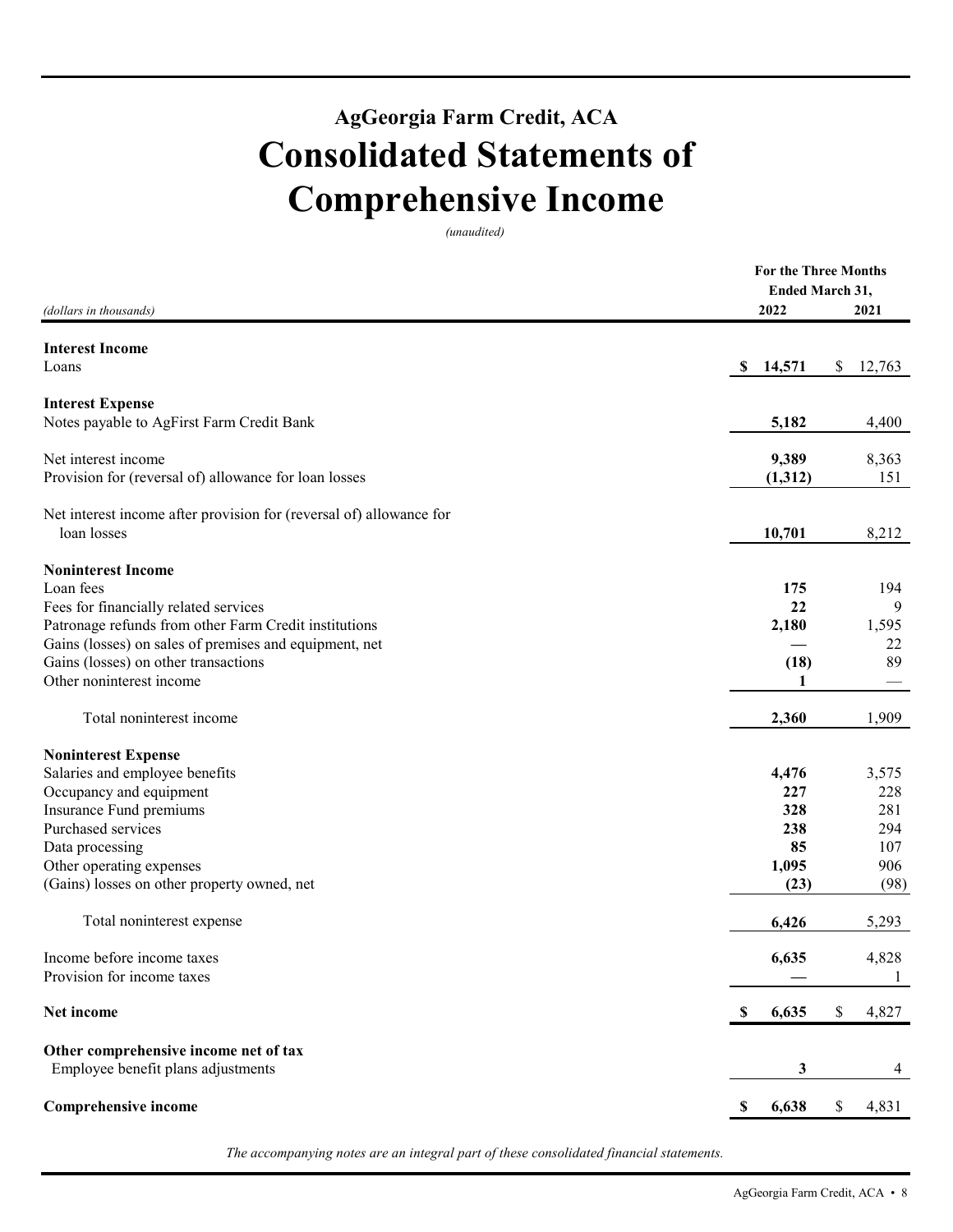### **AgGeorgia Farm Credit, ACA Consolidated Statements of Changes in Members' Equity**

*(unaudited)* 

|                                                                                            |                     | Capital<br><b>Stock and</b><br>Participation |    | <b>Retained Earnings</b> |     |                  | Accumulated<br>Other<br>Comprehensive |                           |    | Total            |
|--------------------------------------------------------------------------------------------|---------------------|----------------------------------------------|----|--------------------------|-----|------------------|---------------------------------------|---------------------------|----|------------------|
| (dollars in thousands)                                                                     | <b>Certificates</b> | <b>Allocated</b>                             |    | <b>Unallocated</b>       |     | Income (Loss)    |                                       | Members'<br><b>Equity</b> |    |                  |
| Balance at December 31, 2020<br>Comprehensive income<br>Capital stock/participation        | \$                  | 4,515                                        | \$ | 71,535                   | \$. | 180,347<br>4,827 | \$                                    | (499)<br>4                | \$ | 255,898<br>4,831 |
| certificates issued/(retired), net<br>Patronage distribution adjustment                    |                     | 152                                          |    | 482                      |     | (700)            |                                       |                           |    | 152<br>(218)     |
|                                                                                            |                     |                                              |    |                          |     |                  |                                       |                           |    |                  |
| Balance at March 31, 2021                                                                  | S                   | 4,667                                        | S. | 72,017                   | S.  | 184,474          | S                                     | (495)                     |    | 260,663          |
| <b>Balance at December 31, 2021</b><br>Comprehensive income<br>Capital stock/participation | \$                  | 4,653                                        | \$ | 65,912                   | S   | 199,971<br>6,635 | S                                     | (417)<br>3                |    | 270,119<br>6,638 |
| certificates issued/(retired), net                                                         |                     | 65                                           |    |                          |     |                  |                                       |                           |    | 65               |
| <b>Balance at March 31, 2022</b>                                                           | \$                  | 4,718                                        | S  | 65,912                   | S   | 206,606          | S                                     | (414)                     |    | 276,822          |

*The accompanying notes are an integral part of these consolidated financial statements.*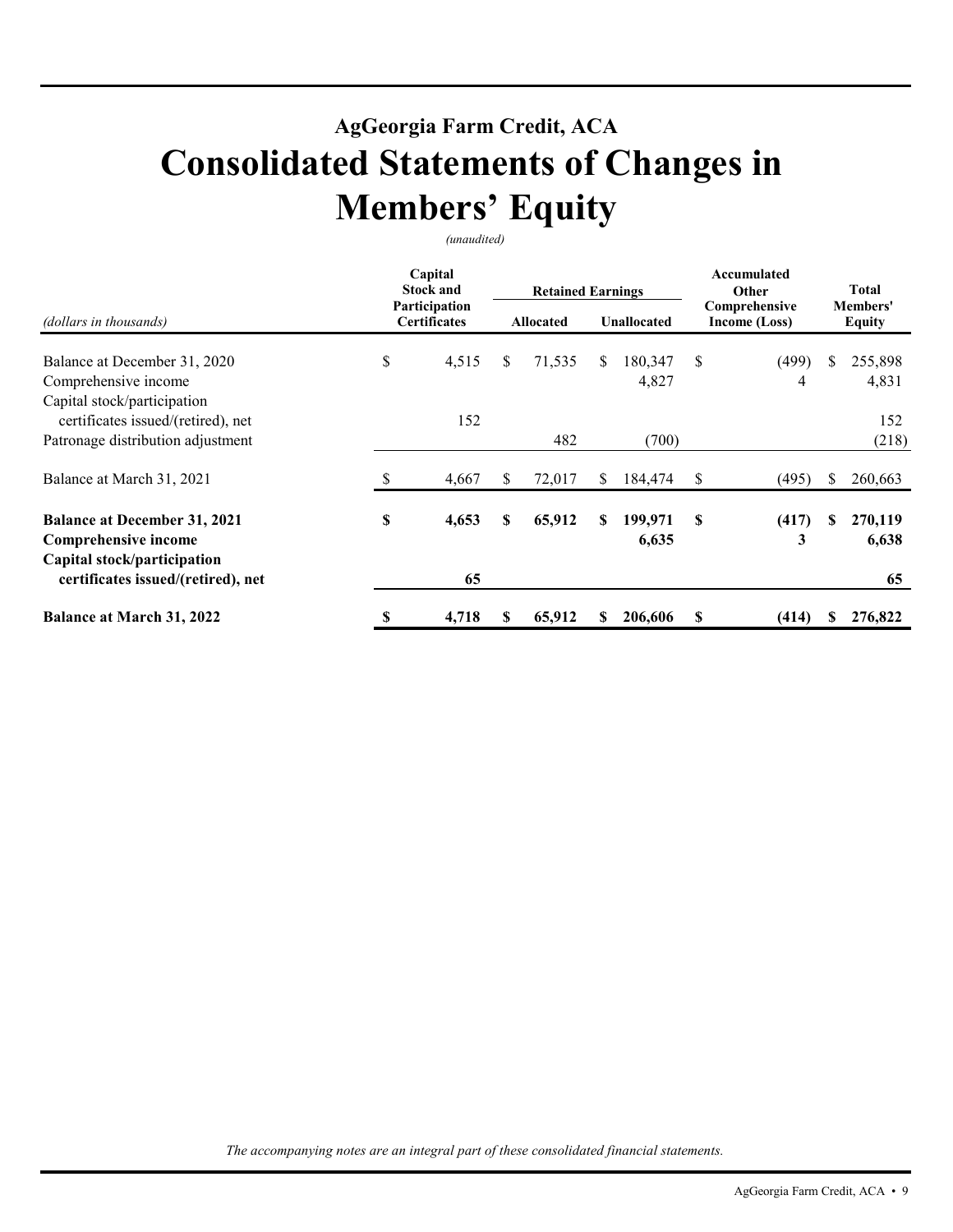## **AgGeorgia Farm Credit, ACA Notes to the Consolidated Financial Statements**

*(dollars in thousands, except as noted) (unaudited)* 

#### **Note 1 — Organization, Significant Accounting Policies, and Recently Issued Accounting Pronouncements**

#### *Organization*

The accompanying financial statements include the accounts of AgGeorgia Farm Credit, ACA and its Production Credit Association (PCA) and Federal Land Credit Association (FLCA) subsidiaries (collectively, the Association). A description of the organization and operations, the significant accounting policies followed, and the financial condition and results of operations for the Association as of and for the year ended December 31, 2021, are contained in the 2021 Annual Report to Shareholders. These unaudited interim consolidated financial statements should be read in conjunction with the latest Annual Report to Shareholders.

#### *Basis of Presentation*

In the opinion of management, the accompanying consolidated financial statements contain all adjustments necessary for a fair statement of results for the periods presented. These adjustments are of a normal recurring nature, unless otherwise disclosed.

Certain amounts in the prior period's consolidated financial statements have been reclassified to conform to the current period presentation. Such reclassifications had no effect on the prior period net income or total capital as previously reported.

 of those to be expected for a full year. The results of any interim period are not necessarily indicative

#### *Significant Accounting Policies*

The Association's accounting and reporting policies conform with U.S. generally accepted accounting principles (GAAP) and practices in the financial services industry. To prepare the financial statements in conformity with GAAP, management must make estimates based on assumptions about future economic and market conditions (for example, unemployment, market liquidity, real estate prices, etc.) that affect the reported amounts of assets and liabilities at the date of the financial statements, income and expenses during the reporting period, and the related disclosures. Although these estimates contemplate current conditions and expectations of change in the future, it is reasonably possible that actual conditions may be different than anticipated, which could materially affect results of operations and financial condition. **Start of the securities and the securities and the securities and the securities of the securities and the securities and the securities of the securities of the companying for the securities of the companying for Losses** 

and Allowance for Loan Losses), investment securities and Management has made significant estimates in several areas, including loans and allowance for loan losses (Note 2, *Loans* 

financial instruments (Note 6, *Fair Value Measurement*). Actual results could differ from those estimates.

For further details of significant accounting policies, see Note 2, *Summary of Significant Accounting Policies*, from the latest Annual Report.

#### *Accounting Standards Updates (ASUs) Issued During the Period and Applicable to the Association*

 Standards Board (FASB) since the most recent year-end: The following ASU was issued by the Financial Accounting

- In March 2022, the FASB issued ASU 2022-02 Financial Instruments—Credit Losses (Topic 326): Troubled Debt Restructurings and Vintage Disclosures. This Update responds to feedback received during the Post Implementation Review process conducted by the FASB related to Topic 326.
	- 1. Troubled Debt Restructurings (TDRs) by Creditors

The amendments eliminate the accounting guidance for TDRs by creditors in Subtopic 310- 40, Receivables—Troubled Debt Restructurings by Creditors, while enhancing disclosure requirements for certain loan refinancings and restructurings by creditors when a borrower is experiencing financial difficulty. Specifically, rather than applying the recognition and measurement guidance for TDRs, an entity must apply the loan refinancing and restructuring guidance in paragraphs 310-20-35-9 through 35- 11 to determine whether a modification results in a new loan or a continuation of an existing loan.

2. Vintage Disclosures—Gross Writeoffs For public business entities, the amendments in this Update require that an entity disclose current period gross writeoffs by year of origination for financing receivables and net investments in leases within the scope of Subtopic 326-20, Financial Instruments—Credit Losses— Measured at Amortized Cost.

These amendments will be implemented in conjunction with the adoption of ASU 2016-13.

#### *ASUs Pending Effective Date*

For a detailed description of the ASUs below, see the latest Annual Report.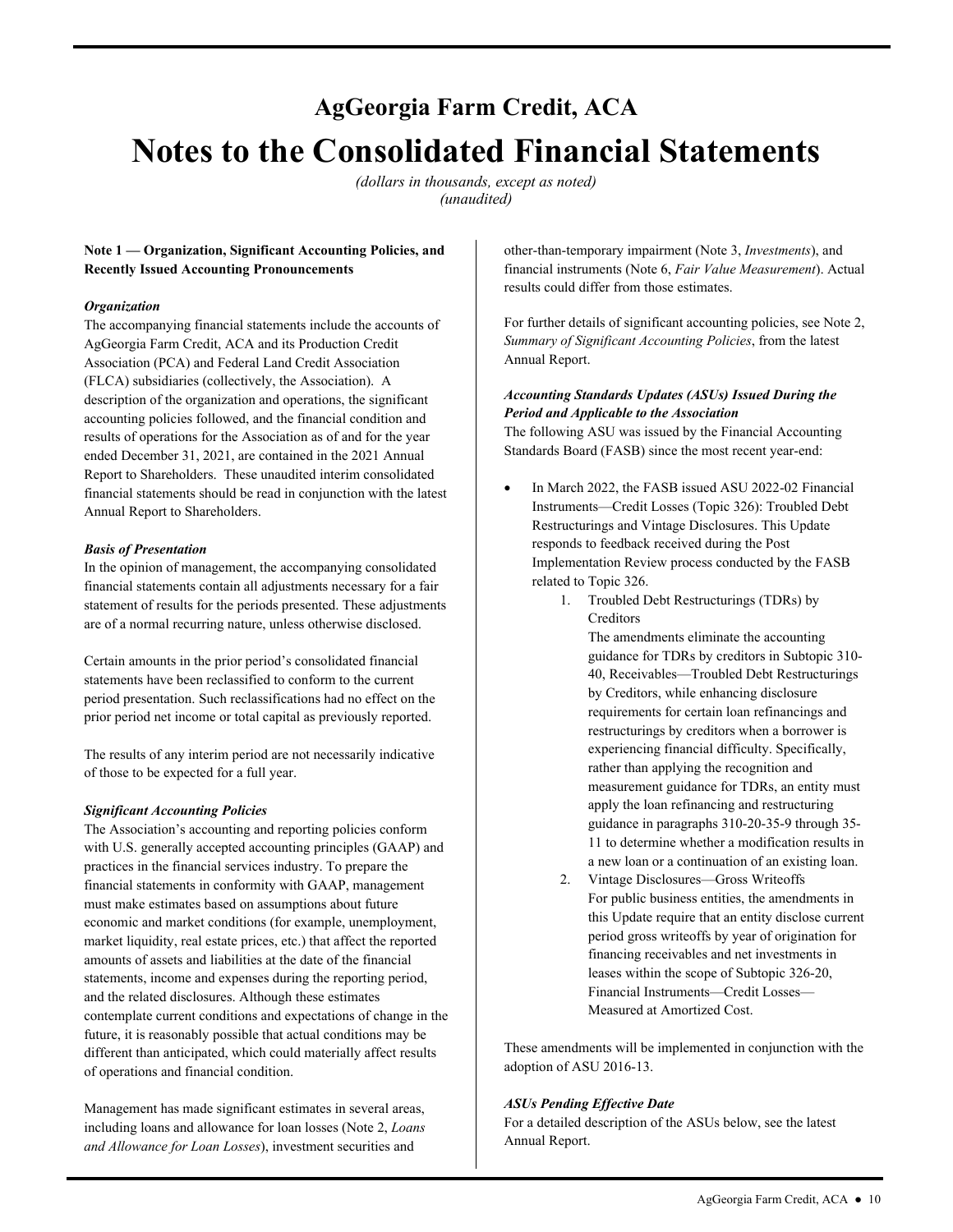Potential effects of ASUs issued in previous periods:

 In June 2016, the FASB issued ASU 2016-13 Financial Instruments—Credit Losses (Topic 326): Measurement of Credit Losses on Financial Instruments. This Update, and subsequent clarifying guidance issued, is intended to improve financial reporting by requiring timelier recording of credit losses on financial instruments. It requires an organization to measure all expected credit losses for financial assets held at the reporting date through the life of the financial instrument. Financial institutions and other organizations will use forward-looking information to estimate their credit losses. Additionally, the ASU amends the accounting for credit losses on available-for-sale debt securities and purchased financial assets with credit deterioration. For public companies that are not SEC filers, it will take effect for fiscal years beginning after December 15, 2022, and interim periods within those fiscal years. Evaluation of any possible effects the guidance may have on the statements of financial condition and results of operations is in progress.

#### *Accounting Standards Effective During the Period*

There were no changes in the accounting principles applied from the latest Annual Report.

#### **Note 2 — Loans and Allowance for Loan Losses**

 identified. See Note 3, *Loans and Allowance for Loan Losses*, The Association maintains an allowance for loan losses at a level considered adequate by management to provide for probable and estimable losses inherent in the loan portfolio as of the report date. The allowance for loan losses is increased through provisions for loan losses and loan recoveries and is decreased through loan charge-offs and allowance reversals. A review of individual loans in each respective portfolio is performed periodically to determine the appropriateness of risk ratings and to ensure loss exposure to the Association has been from the latest Annual Report for further discussion.

Credit risk arises from the potential inability of an obligor to meet its repayment obligation. The Association manages credit risk associated with lending activities through an assessment of the credit risk profile of an individual obligor. The Association sets its own underwriting standards and lending policies that provide direction to loan officers and are approved by the board of directors.

A summary of loans outstanding at period end follows:

|                                  |   | <b>March 31, 2022</b> |   | December 31, 2021 |
|----------------------------------|---|-----------------------|---|-------------------|
| Real estate mortgage             | S | 926,553               | S | 878,326           |
| Production and intermediate-term |   | 193,155               |   | 218,536           |
| Loans to cooperatives            |   | 2,038                 |   | 2,071             |
| Processing and marketing         |   | 22,301                |   | 28,224            |
| Farm-related business            |   | 3,451                 |   | 2,992             |
| Rural residential real estate    |   | 13,934                |   | 13,906            |
| International                    |   | 1,890                 |   | 1,889             |
| Total loans                      |   | 1,163,322             |   | 1,145,944         |
|                                  |   |                       |   |                   |

A substantial portion of the Association's lending activities is collateralized, and exposure to credit loss associated with lending activities is reduced accordingly.

The Association may purchase or sell participation interests with other parties in order to diversify risk, manage loan volume, and comply with Farm Credit Administration (FCA) regulations. The following tables present the principal balance of participation loans at periods ended:

|                                  | March 31, 2022                     |  |                               |                                  |                                    |  |                               |                                   |                                    |  |                               |  |                                    |  |                               |  |
|----------------------------------|------------------------------------|--|-------------------------------|----------------------------------|------------------------------------|--|-------------------------------|-----------------------------------|------------------------------------|--|-------------------------------|--|------------------------------------|--|-------------------------------|--|
|                                  | <b>Within AgFirst District</b>     |  |                               | <b>Within Farm Credit System</b> |                                    |  |                               | <b>Outside Farm Credit System</b> |                                    |  |                               |  | Total                              |  |                               |  |
|                                  | <b>Participations</b><br>Purchased |  | <b>Participations</b><br>Sold |                                  | <b>Participations</b><br>Purchased |  | <b>Participations</b><br>Sold |                                   | <b>Participations</b><br>Purchased |  | <b>Participations</b><br>Sold |  | <b>Participations</b><br>Purchased |  | <b>Participations</b><br>Sold |  |
| Real estate mortgage             | 7.274                              |  | 74.159                        |                                  | 44                                 |  | -                             |                                   | $\overline{\phantom{0}}$           |  | $-$                           |  | 7.318                              |  | 74.159                        |  |
| Production and intermediate-term | 8,008                              |  | 8.921                         |                                  | 997                                |  | -                             |                                   | $\overline{\phantom{0}}$           |  | $\overline{\phantom{0}}$      |  | 9,005                              |  | 8.921                         |  |
| Loans to cooperatives            | 1,032                              |  |                               |                                  |                                    |  |                               |                                   |                                    |  |                               |  | 1,032                              |  |                               |  |
| Processing and marketing         | 6,556                              |  | 137.404                       |                                  |                                    |  |                               |                                   | 9,999                              |  |                               |  | 16,555                             |  | 137.404                       |  |
| Farm-related business            |                                    |  |                               |                                  | 48                                 |  |                               |                                   | -                                  |  |                               |  | 48                                 |  |                               |  |
| International                    | 1.894                              |  | -                             |                                  |                                    |  |                               |                                   |                                    |  | $\overline{\phantom{0}}$      |  | 1.894                              |  |                               |  |
| Total                            | 24.764                             |  | 220,484                       |                                  | 1,089                              |  | -                             |                                   | 9,999                              |  | $\overline{\phantom{a}}$      |  | 35.852                             |  | 220.484                       |  |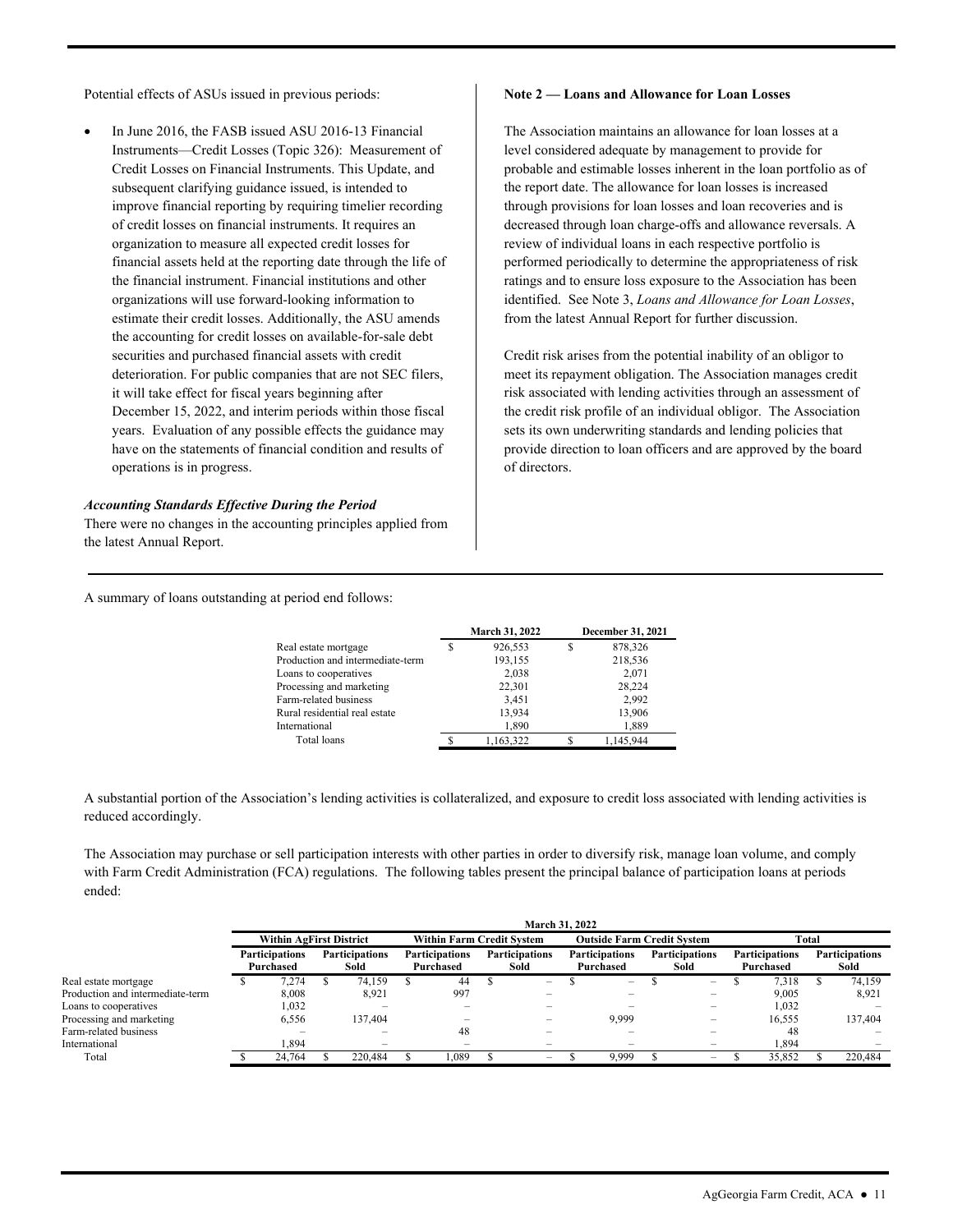|                                  | December 31, 2021              |           |  |                          |                                  |           |                       |                          |                                   |                          |                       |                          |                       |           |                       |         |  |                       |
|----------------------------------|--------------------------------|-----------|--|--------------------------|----------------------------------|-----------|-----------------------|--------------------------|-----------------------------------|--------------------------|-----------------------|--------------------------|-----------------------|-----------|-----------------------|---------|--|-----------------------|
|                                  | <b>Within AgFirst District</b> |           |  |                          | <b>Within Farm Credit System</b> |           |                       |                          | <b>Outside Farm Credit System</b> |                          |                       |                          |                       | Total     |                       |         |  |                       |
|                                  | <b>Participations</b>          |           |  |                          | <b>Participations</b>            |           | <b>Participations</b> |                          | <b>Participations</b>             |                          | <b>Participations</b> |                          | <b>Participations</b> |           | <b>Participations</b> |         |  | <b>Participations</b> |
|                                  |                                | Purchased |  | Sold                     |                                  | Purchased |                       | Sold                     |                                   | Purchased                |                       | Sold                     |                       | Purchased |                       | Sold    |  |                       |
| Real estate mortgage             |                                | 9.626     |  | 76,579                   |                                  | 46        |                       | $\overline{\phantom{0}}$ |                                   | $\overline{\phantom{a}}$ |                       | $\qquad \qquad$          |                       | 9.672     |                       | 76,579  |  |                       |
| Production and intermediate-term |                                | 7,663     |  | 15.098                   |                                  | 1,131     |                       |                          |                                   |                          |                       | $\overline{\phantom{0}}$ |                       | 8,794     |                       | 15,098  |  |                       |
| Loans to cooperatives            |                                | 1.035     |  |                          |                                  |           |                       |                          |                                   |                          |                       |                          |                       | 1,035     |                       |         |  |                       |
| Processing and marketing         |                                | 13.824    |  | 114,337                  |                                  |           |                       | -                        |                                   | 9.407                    |                       | $\overline{\phantom{0}}$ |                       | 23.231    |                       | 114,337 |  |                       |
| Farm-related business            |                                |           |  |                          |                                  | 52        |                       |                          |                                   |                          |                       |                          |                       | 52        |                       |         |  |                       |
| International                    |                                | 1.894     |  | $\overline{\phantom{0}}$ |                                  | -         |                       |                          |                                   | $\overline{\phantom{0}}$ |                       |                          |                       | 1.894     |                       |         |  |                       |
| Total                            |                                | 34,042    |  | 206.014                  |                                  | .229      |                       | $\overline{\phantom{0}}$ |                                   | 9.407                    |                       | $\overline{\phantom{0}}$ |                       | 44,678    |                       | 206,014 |  |                       |

The recorded investment in a receivable is the face amount increased or decreased by applicable accrued interest, unamortized premium, discount, finance charges, or acquisition costs and may also reflect a previous direct write-down of the investment.

 of the recorded investment of total loans by loan type as of: The following table shows the recorded investment of loans, classified under the FCA Uniform Loan Classification System, as a percentage

|                                                                                             | March 31.<br>2022                 | December 31,<br>2021              |                                                                                          | March 31,<br>2022                 | December 31,<br>2021              |
|---------------------------------------------------------------------------------------------|-----------------------------------|-----------------------------------|------------------------------------------------------------------------------------------|-----------------------------------|-----------------------------------|
| Real estate mortgage:<br>Acceptable<br><b>OAEM</b><br>Substandard/doubtful/loss             | 98.27%<br>1.00<br>0.73<br>100.00% | 97.39%<br>1.86<br>0.75<br>100.00% | <b>Farm-related business:</b><br>Acceptable<br><b>OAEM</b><br>Substandard/doubtful/loss  | 100.00%<br>100.00%                | 100.00%<br>100.00%                |
| Production and intermediate-term:<br>Acceptable<br><b>OAEM</b><br>Substandard/doubtful/loss | 93.90%<br>2.09<br>4.01<br>100.00% | 93.70%<br>1.73<br>4.57<br>100.00% | Rural residential real estate:<br>Acceptable<br><b>OAEM</b><br>Substandard/doubtful/loss | 98.27%<br>1.70<br>0.03<br>100.00% | 98.19%<br>1.72<br>0.09<br>100.00% |
| <b>Loans to cooperatives:</b><br>Acceptable<br><b>OAEM</b><br>Substandard/doubtful/loss     | 100.00%<br>100.00%                | 100.00%<br>100.00%                | <b>International:</b><br>Acceptable<br><b>OAEM</b><br>Substandard/doubtful/loss          | 100.00%<br>100.00%                | 100.00%<br>100.00%                |
| Processing and marketing:<br>Acceptable<br><b>OAEM</b><br>Substandard/doubtful/loss         | 100.00%<br>100.00%                | 100.00%<br>100.00%                | <b>Total loans:</b><br>Acceptable<br><b>OAEM</b><br>Substandard/doubtful/loss            | 97.59%<br>1.16<br>1.25<br>100.00% | 96.77%<br>1.78<br>1.45<br>100.00% |

The following tables provide an aging analysis of the recorded investment of past due loans as of:

|                                  | March 31, 2022 |                                   |   |                                    |   |                          |    |                                                                       |                    |           |  |  |  |  |
|----------------------------------|----------------|-----------------------------------|---|------------------------------------|---|--------------------------|----|-----------------------------------------------------------------------|--------------------|-----------|--|--|--|--|
|                                  |                | 30 Through<br>89 Days Past<br>Due |   | 90 Days or More<br><b>Past Due</b> |   | <b>Total Past</b><br>Due |    | <b>Not Past Due or</b><br><b>Less Than 30</b><br><b>Days Past Due</b> | <b>Total Loans</b> |           |  |  |  |  |
| Real estate mortgage             |                | 3.684                             | S | 815                                | S | 4.499                    | \$ | 929,668                                                               | S                  | 934,167   |  |  |  |  |
| Production and intermediate-term |                | 1.849                             |   | 1.704                              |   | 3,553                    |    | 191.711                                                               |                    | 195.264   |  |  |  |  |
| Loans to cooperatives            |                |                                   |   |                                    |   |                          |    | 2.072                                                                 |                    | 2,072     |  |  |  |  |
| Processing and marketing         |                |                                   |   |                                    |   |                          |    | 22.397                                                                |                    | 22.397    |  |  |  |  |
| Farm-related business            |                |                                   |   |                                    |   |                          |    | 3.492                                                                 |                    | 3,492     |  |  |  |  |
| Rural residential real estate    |                | 327                               |   |                                    |   | 330                      |    | 13,652                                                                |                    | 13,982    |  |  |  |  |
| International                    |                |                                   |   |                                    |   |                          |    | 1.892                                                                 |                    | 1,892     |  |  |  |  |
| Total                            |                | 5.860                             |   | 2.522                              |   | 8.382                    |    | 1.164.884                                                             |                    | 1.173.266 |  |  |  |  |

|                                  | December 31, 2021 |                                   |   |                                    |                          |                                                                |   |                    |   |           |  |  |  |  |
|----------------------------------|-------------------|-----------------------------------|---|------------------------------------|--------------------------|----------------------------------------------------------------|---|--------------------|---|-----------|--|--|--|--|
|                                  |                   | 30 Through<br>89 Days Past<br>Due |   | 90 Days or More<br><b>Past Due</b> | <b>Total Past</b><br>Due | <b>Not Past Due or</b><br>Less Than 30<br><b>Days Past Due</b> |   | <b>Total Loans</b> |   |           |  |  |  |  |
| Real estate mortgage             | S                 | 3.409                             | S | 771                                | S                        | 4.180                                                          | S | 881,882            | S | 886,062   |  |  |  |  |
| Production and intermediate-term |                   | 1.156                             |   | 2.206                              |                          | 3,362                                                          |   | 218,320            |   | 221,682   |  |  |  |  |
| Loans to cooperatives            |                   |                                   |   |                                    |                          |                                                                |   | 2.095              |   | 2.095     |  |  |  |  |
| Processing and marketing         |                   |                                   |   |                                    |                          |                                                                |   | 28.291             |   | 28.291    |  |  |  |  |
| Farm-related business            |                   | 52                                |   |                                    |                          | 52                                                             |   | 2.988              |   | 3.040     |  |  |  |  |
| Rural residential real estate    |                   | 204                               |   | 12                                 |                          | 216                                                            |   | 13,730             |   | 13,946    |  |  |  |  |
| International                    |                   |                                   |   |                                    |                          |                                                                |   | 1,891              |   | 1,891     |  |  |  |  |
| Total                            |                   | 4.821                             | S | 2.989                              |                          | 7.810                                                          |   | 1.149.197          |   | 1.157.007 |  |  |  |  |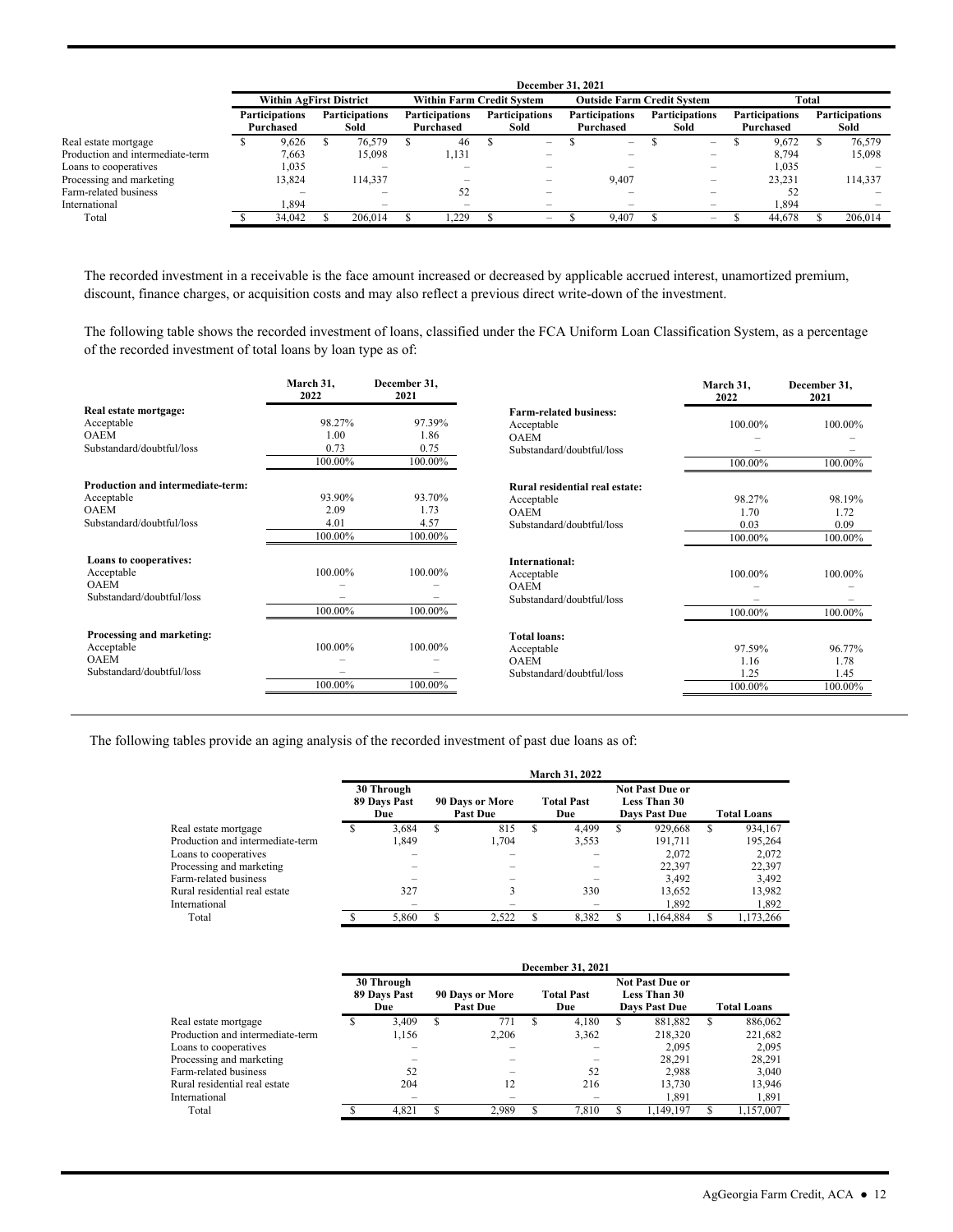Nonperforming assets (including related accrued interest as applicable) and related credit quality statistics at period end were as follows:

|                                                                                                        |    | <b>March 31, 2022</b> | December 31, 2021 |        |  |
|--------------------------------------------------------------------------------------------------------|----|-----------------------|-------------------|--------|--|
| <b>Nonaccrual loans:</b>                                                                               |    |                       |                   |        |  |
| Real estate mortgage                                                                                   | \$ | 2,392                 | S                 | 2,542  |  |
| Production and intermediate-term                                                                       |    | 3,033                 |                   | 4,042  |  |
| Rural residential real estate                                                                          |    |                       |                   | 12     |  |
| Total                                                                                                  |    | 5,429                 | \$                | 6,596  |  |
| <b>Accruing restructured loans:</b>                                                                    |    |                       |                   |        |  |
| Real estate mortgage                                                                                   | \$ | 17,177                | S                 | 17,684 |  |
| Production and intermediate-term                                                                       |    | 9,298                 |                   | 6,975  |  |
| Rural residential real estate                                                                          |    | 8                     |                   | 9      |  |
| Total                                                                                                  |    | 26,483                | \$                | 24,668 |  |
| Accruing loans 90 days or more past due:                                                               |    |                       |                   |        |  |
| Total                                                                                                  | S  |                       | S                 |        |  |
| Total nonperforming loans                                                                              | Ś  | 31,912                | S                 | 31,264 |  |
| Other property owned                                                                                   |    | 648                   |                   | 981    |  |
| Total nonperforming assets                                                                             | S  | 32,560                | S                 | 32,245 |  |
| Nonaccrual loans as a percentage of total loans<br>Nonperforming assets as a percentage of total loans |    | 0.47%                 |                   | 0.58%  |  |
| and other property owned                                                                               |    | 2.80%                 |                   | 2.81%  |  |
| Nonperforming assets as a percentage of capital                                                        |    | 11.76%                |                   | 11.94% |  |

The following table presents information related to the recorded investment of impaired loans at period end. Impaired loans are loans for which it is probable that all principal and interest will not be collected according to the contractual terms of the loan.

|                                      |   | March 31, 2022 | December 31, 2021 |
|--------------------------------------|---|----------------|-------------------|
| Impaired nonaccrual loans:           |   |                |                   |
| Current as to principal and interest | S | 2.202          | 3,059             |
| Past due                             |   | 3,227          | 3,537             |
| Total                                |   | 5.429          | 6.596             |
| <b>Impaired accrual loans:</b>       |   |                |                   |
| Restructured                         |   | 26,483         | 24,668            |
| Total                                |   | 26,483         | 24,668            |
| Total impaired loans                 |   | 31,912         | 31,264            |
| Additional commitments to lend       |   |                | 50                |

The following tables present additional impaired loan information at period end. Unpaid principal balance represents the contractual principal balance of the loan.

|                                              |    |                               |     | March 31, 2022                                                              |    |                          | Three Months Ended March 31, 2022<br>Average<br>Impaired<br>Loans |        |                                                                         |     |  |  |  |
|----------------------------------------------|----|-------------------------------|-----|-----------------------------------------------------------------------------|----|--------------------------|-------------------------------------------------------------------|--------|-------------------------------------------------------------------------|-----|--|--|--|
| <b>Impaired loans:</b>                       |    | <b>Recorded</b><br>Investment |     | Unpaid<br><b>Related</b><br>Principal<br><b>Balance</b><br><b>Allowance</b> |    |                          |                                                                   |        | <b>Interest Income</b><br><b>Recognized on</b><br><b>Impaired Loans</b> |     |  |  |  |
| With a related allowance for credit losses:  |    |                               |     |                                                                             |    |                          |                                                                   |        |                                                                         |     |  |  |  |
| Real estate mortgage                         | S  | 195                           | S   | 195                                                                         | S. | 107                      | S                                                                 | 196    | \$.                                                                     | 4   |  |  |  |
| Production and intermediate-term             |    | 1,669                         |     | 2,218                                                                       |    | 450                      |                                                                   | 1,678  |                                                                         | 31  |  |  |  |
| Farm-related business                        |    |                               |     |                                                                             |    |                          |                                                                   |        |                                                                         |     |  |  |  |
| Rural residential real estate                |    |                               |     |                                                                             |    |                          |                                                                   |        |                                                                         |     |  |  |  |
| Total                                        |    | 1,864                         | \$  | 2,413                                                                       | \$ | 557                      | S                                                                 | 1,874  | \$                                                                      | 35  |  |  |  |
| With no related allowance for credit losses: |    |                               |     |                                                                             |    |                          |                                                                   |        |                                                                         |     |  |  |  |
| Real estate mortgage                         | \$ | 19,374                        | S   | 19,599                                                                      | S  |                          | S                                                                 | 19,485 | S                                                                       | 368 |  |  |  |
| Production and intermediate-term             |    | 10,662                        |     | 12,151                                                                      |    |                          |                                                                   | 10,722 |                                                                         | 203 |  |  |  |
| Farm-related business                        |    |                               |     | 68                                                                          |    |                          |                                                                   |        |                                                                         |     |  |  |  |
| Rural residential real estate                |    | 12                            |     | 12                                                                          |    |                          |                                                                   | 12     |                                                                         |     |  |  |  |
| Total                                        | S  | 30,048                        | \$. | 31,830                                                                      | \$ |                          | S                                                                 | 30,219 | S                                                                       | 571 |  |  |  |
| <b>Total impaired loans:</b>                 |    |                               |     |                                                                             |    |                          |                                                                   |        |                                                                         |     |  |  |  |
| Real estate mortgage                         | S  | 19,569                        | S.  | 19,794                                                                      | S. | 107                      | S                                                                 | 19,681 | S                                                                       | 372 |  |  |  |
| Production and intermediate-term             |    | 12,331                        |     | 14,369                                                                      |    | 450                      |                                                                   | 12,400 |                                                                         | 234 |  |  |  |
| Farm-related business                        |    |                               |     | 68                                                                          |    |                          |                                                                   |        |                                                                         |     |  |  |  |
| Rural residential real estate                |    | 12                            |     | 12                                                                          |    | $\overline{\phantom{0}}$ |                                                                   | 12     |                                                                         |     |  |  |  |
| Total                                        | \$ | 31,912                        | \$  | 34,243                                                                      |    | 557                      | S                                                                 | 32,093 | S                                                                       | 606 |  |  |  |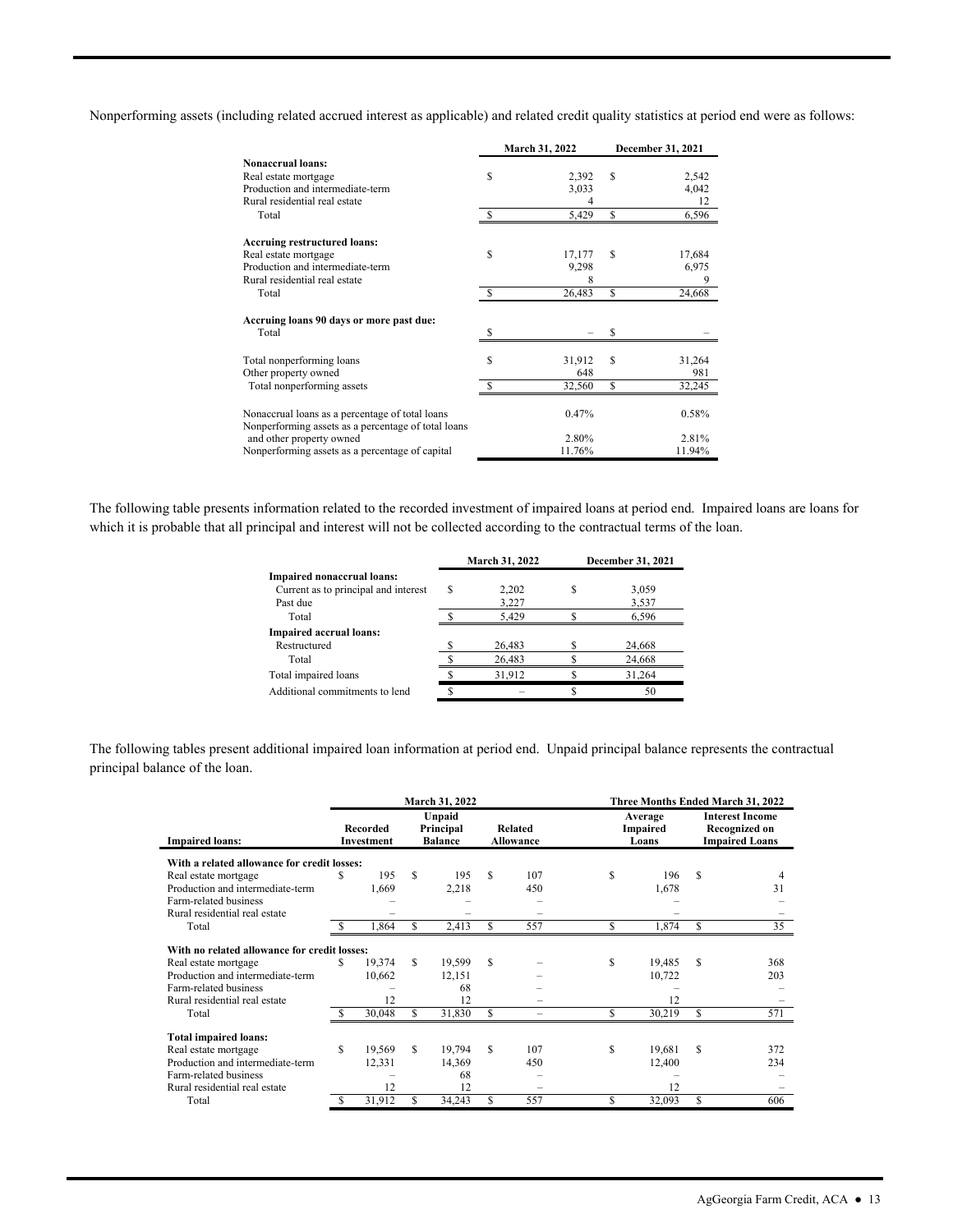|                                                                                                                                                                    |     |                               |     | December 31, 2021                     |                                    |     |                              | Year Ended December 31, 2021 |                                                                  |              |  |  |  |
|--------------------------------------------------------------------------------------------------------------------------------------------------------------------|-----|-------------------------------|-----|---------------------------------------|------------------------------------|-----|------------------------------|------------------------------|------------------------------------------------------------------|--------------|--|--|--|
| <b>Impaired loans:</b>                                                                                                                                             |     | <b>Recorded</b><br>Investment |     | Unpaid<br>Principal<br><b>Balance</b> | <b>Related</b><br><b>Allowance</b> |     | Average<br>Impaired<br>Loans |                              | <b>Interest Income</b><br>Recognized on<br><b>Impaired Loans</b> |              |  |  |  |
| With a related allowance for credit losses:                                                                                                                        |     |                               |     |                                       |                                    |     |                              |                              |                                                                  |              |  |  |  |
| Real estate mortgage                                                                                                                                               | S   | 203                           | S   | 203                                   | S                                  | 114 | S                            | 225                          | <b>S</b>                                                         | 10           |  |  |  |
| Production and intermediate-term                                                                                                                                   |     | 2,221                         |     | 2,546                                 |                                    | 530 |                              | 2,450                        |                                                                  | 115          |  |  |  |
| Farm-related business                                                                                                                                              |     |                               |     |                                       |                                    |     |                              |                              |                                                                  |              |  |  |  |
| Rural residential real estate                                                                                                                                      |     |                               |     |                                       |                                    |     |                              |                              |                                                                  |              |  |  |  |
| Total                                                                                                                                                              | \$. | 2,424                         | S.  | 2,749                                 | S                                  | 644 | S                            | 2,675                        | S                                                                | 125          |  |  |  |
| With no related allowance for credit losses:<br>Real estate mortgage<br>Production and intermediate-term<br>Farm-related business<br>Rural residential real estate | \$. | 20,023<br>8,796<br>21         | S.  | 19,990<br>10,825<br>68<br>23          | \$.                                |     | S                            | 22,091<br>9,705<br>24        | S                                                                | 1,029<br>451 |  |  |  |
| Total                                                                                                                                                              |     | 28,840                        | S.  | 30,906                                | S.                                 |     |                              | 31,820                       | S                                                                | 1,481        |  |  |  |
| Total impaired loans:                                                                                                                                              |     |                               |     |                                       |                                    |     |                              |                              |                                                                  |              |  |  |  |
| Real estate mortgage                                                                                                                                               | S   | 20,226                        | \$. | 20,193                                | S                                  | 114 | S                            | 22,316                       | S                                                                | 1,039        |  |  |  |
| Production and intermediate-term                                                                                                                                   |     | 11,017                        |     | 13,371                                |                                    | 530 |                              | 12,155                       |                                                                  | 566          |  |  |  |
| Farm-related business                                                                                                                                              |     |                               |     | 68                                    |                                    |     |                              |                              |                                                                  |              |  |  |  |
| Rural residential real estate                                                                                                                                      |     | 21                            |     | 23                                    |                                    |     |                              | 24                           |                                                                  |              |  |  |  |
| Total                                                                                                                                                              | \$. | 31,264                        | S   | 33,655                                | S                                  | 644 | S                            | 34,495                       | S                                                                | 1.606        |  |  |  |

A summary of changes in the allowance for loan losses and recorded investment in loans for each reporting period follows:

|                                                        |              | <b>Real Estate</b> |    | <b>Production</b><br>and |              |                          |                    | Rural<br><b>Residential</b> |     |                      |             |           |
|--------------------------------------------------------|--------------|--------------------|----|--------------------------|--------------|--------------------------|--------------------|-----------------------------|-----|----------------------|-------------|-----------|
|                                                        |              | Mortgage           |    | Intermediate-            |              | Agribusiness*            |                    | <b>Real Estate</b>          |     | <b>International</b> |             | Total     |
| Activity related to the allowance for credit losses:   |              |                    |    |                          |              |                          |                    |                             |     |                      |             |           |
| Balance at December 31, 2021                           | S            | 4,146              | S  | 2,533                    | S            | 92                       | S                  | 33                          | S   |                      | S           | 6.805     |
| Charge-offs                                            |              |                    |    | (18)                     |              |                          |                    |                             |     |                      |             | (18)      |
| Recoveries                                             |              | 13                 |    | 51                       |              |                          |                    |                             |     |                      |             | 64        |
| Provision for loan losses                              |              | (517)              |    | (812)                    |              | 14                       |                    | 2                           |     |                      |             | (1,312)   |
| Balance at March 31, 2022                              | \$           | 3,642              | S  | 1,754                    | \$           | 106                      | S                  | 35                          | \$. | $\overline{c}$       | $\mathbf S$ | 5,539     |
| Balance at December 31, 2020                           | S            | 2,570              | S  | 3.894                    | S            | 74                       | S                  | 16                          | \$  |                      | S           | 6,555     |
| Charge-offs                                            |              |                    |    | (196)                    |              |                          |                    |                             |     |                      |             | (196)     |
| Recoveries                                             |              |                    |    | 20                       |              | $\overline{\phantom{0}}$ |                    | $\overline{\phantom{m}}$    |     |                      |             | 20        |
| Provision for loan losses                              |              | 1.145              |    | (1,020)                  |              | 14                       |                    | 11                          |     |                      |             | 151       |
| Balance at March 31, 2021                              | - S          | 3,715              | S  | 2,698                    | $\mathbb{S}$ | 88                       | S                  | 27                          | \$  | $\overline{c}$       | \$          | 6,530     |
| Allowance on loans evaluated for impairment:           |              |                    |    |                          |              |                          |                    |                             |     |                      |             |           |
| Individually                                           | S            | 107                | S  | 450                      | S            |                          | S                  |                             | S   |                      | \$          | 557       |
| Collectively                                           |              | 3,535              |    | 1,304                    |              | 106                      |                    | 35                          |     | $\overline{c}$       |             | 4,982     |
| Balance at March 31, 2022                              | $\mathbb{S}$ | 3,642              | \$ | 1,754                    | \$           | 106                      | S                  | 35                          | S   | $\overline{c}$       | S           | 5,539     |
| Individually                                           | S            | 114                | \$ | 530                      | S            | $\overline{\phantom{0}}$ | S                  | $\overline{\phantom{0}}$    | \$  |                      | S           | 644       |
| Collectively                                           |              | 4,032              |    | 2,003                    |              | 92                       |                    | 33                          |     |                      |             | 6,161     |
| Balance at December 31, 2021                           | \$           | 4.146              | S  | 2,533                    | \$           | 92                       | $\mathbf{\hat{s}}$ | 33                          | \$  |                      | \$.         | 6.805     |
| Recorded investment in loans evaluated for impairment: |              |                    |    |                          |              |                          |                    |                             |     |                      |             |           |
| Individually                                           | S            | 28,019             | \$ | 15,521                   | S            |                          | S                  | 12                          | S   |                      | \$          | 43,552    |
| Collectively                                           |              | 906,148            |    | 179,743                  |              | 27,961                   |                    | 13,970                      |     | 1,892                |             | 1,129,714 |
| Balance at March 31, 2022                              | S            | 934.167            | S  | 195,264                  | \$           | 27,961                   | \$                 | 13,982                      | \$  | 1.892                | \$.         | 1,173,266 |
| Individually                                           | S            | 28.174             | S  | 15.140                   | S            |                          | S                  | 21                          | \$  |                      | \$          | 43,335    |
| Collectively                                           |              | 857,888            |    | 206,542                  |              | 33,426                   |                    | 13.925                      |     | 1.891                |             | 1,113,672 |
| Balance at December 31, 2021                           | S            | 886,062            | S  | 221,682                  | \$           | 33,426                   | S                  | 13,946                      | \$  | 1,891                | \$          | 1,157,007 |

*\*Includes the loan types: Loans to cooperatives, Processing and marketing, and Farm-related business.*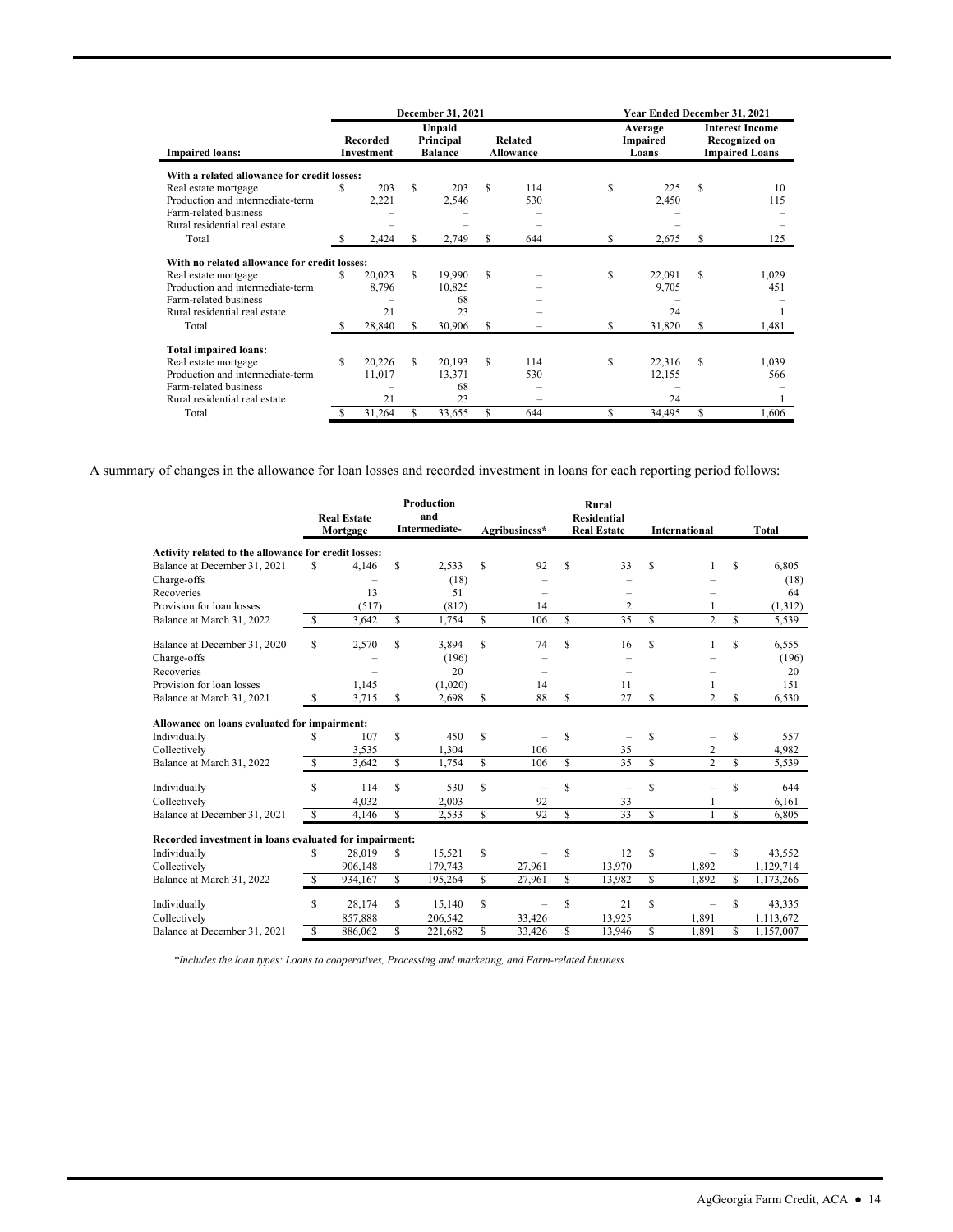that occurred during the periods presented. A restructuring of a debt constitutes a troubled debt restructuring (TDR) if the creditor for economic or legal reasons related to the debtor's financial difficulties grants a concession to the debtor that it would not otherwise consider. The following tables present additional information about pre-modification and post-modification outstanding recorded investment and the effects of the modifications

|                                                                                |                                | Three Months Ended March 31, 2022 |                          |             |                      |                          |       |              |                    |  |  |
|--------------------------------------------------------------------------------|--------------------------------|-----------------------------------|--------------------------|-------------|----------------------|--------------------------|-------|--------------|--------------------|--|--|
| <b>Outstanding Recorded Investment</b>                                         | <b>Interest</b><br>Concessions |                                   | Principal<br>Concessions |             | Other<br>Concessions |                          | Total |              | <b>Charge-offs</b> |  |  |
| Pre-modification:<br>Real estate mortgage<br>Production and intermediate-term  |                                | 315                               | -S                       | 78<br>4.504 | S                    | $-$                      |       | 393<br>4,504 |                    |  |  |
| Total                                                                          |                                | 315                               |                          | 4,582       |                      | $-$                      |       | 4,897        |                    |  |  |
| Post-modification:<br>Real estate mortgage<br>Production and intermediate-term |                                | 315                               | -S                       | 78<br>4.504 | S                    | $\overline{\phantom{0}}$ |       | 393<br>4.504 | J.                 |  |  |
| Total                                                                          |                                | 315                               |                          | 4,582       |                      | -                        |       | 4.897        |                    |  |  |

|                                        |    |                                |    |                          |    | Three Months Ended March 31, 2021 |          |       |                    |  |  |  |  |  |  |  |  |  |
|----------------------------------------|----|--------------------------------|----|--------------------------|----|-----------------------------------|----------|-------|--------------------|--|--|--|--|--|--|--|--|--|
| <b>Outstanding Recorded Investment</b> |    | <b>Interest</b><br>Concessions |    | Principal<br>Concessions |    | Other<br>Concessions              |          | Total | <b>Charge-offs</b> |  |  |  |  |  |  |  |  |  |
| Pre-modification:                      |    |                                |    |                          |    |                                   |          |       |                    |  |  |  |  |  |  |  |  |  |
| Real estate mortgage                   | ה. | 1.576                          | -S | 2.692                    | S  | -                                 |          | 4.268 |                    |  |  |  |  |  |  |  |  |  |
| Production and intermediate-term       |    |                                |    | 281                      |    |                                   |          | 281   |                    |  |  |  |  |  |  |  |  |  |
| Total                                  |    | 1.576                          |    | 2.973                    |    | -                                 |          | 4,549 |                    |  |  |  |  |  |  |  |  |  |
| Post-modification:                     |    |                                |    |                          |    |                                   |          |       |                    |  |  |  |  |  |  |  |  |  |
| Real estate mortgage                   | S  | 1,587                          | -S | 2.747                    | -S | $-$                               | <b>S</b> | 4,334 | a.                 |  |  |  |  |  |  |  |  |  |
| Production and intermediate-term       |    |                                |    | 331                      |    |                                   |          | 331   |                    |  |  |  |  |  |  |  |  |  |
| Total                                  |    | l.587                          |    | 3,078                    |    | -                                 |          | 4,665 |                    |  |  |  |  |  |  |  |  |  |

 Interest concessions may include interest forgiveness and interest deferment. Principal concessions may include principal forgiveness, principal deferment, and maturity extension. Other concessions may include additional compensation received which might be in the form of cash or other assets.

There were no TDRs that occurred during the previous twelve months and for which there was a subsequent payment default during the periods presented. Payment default is defined as a payment that was thirty days or more past due.

 included as impaired loans in the impaired loan table: The following table provides information at period end on outstanding loans restructured in troubled debt restructurings. These loans are

|                                  |                       | <b>Total TDRs</b>        |        | <b>Nonaccrual TDRs</b> |                       |                   |       |  |  |  |
|----------------------------------|-----------------------|--------------------------|--------|------------------------|-----------------------|-------------------|-------|--|--|--|
|                                  | <b>March 31, 2022</b> | <b>December 31, 2021</b> |        |                        | <b>March 31, 2022</b> | December 31, 2021 |       |  |  |  |
| Real estate mortgage             | 17.532                | C                        | 17.991 |                        | 355                   |                   | 307   |  |  |  |
| Production and intermediate-term | 11.161                |                          | 9,268  |                        | 1,863                 |                   | 2,293 |  |  |  |
| Rural residential real estate    |                       |                          |        |                        |                       |                   |       |  |  |  |
| Total loans                      | 28,701                |                          | 27.268 |                        | 2.218                 |                   | 2.600 |  |  |  |
| Additional commitments to lend   |                       |                          |        |                        |                       |                   |       |  |  |  |

#### **Note 3 — Investments**

*Equity Investments in Other Farm Credit System Institutions*  Equity investments in other Farm Credit System institutions are generally nonmarketable investments consisting of stock and participation certificates, allocated surplus, and reciprocal investments in other institutions regulated by the FCA. These investments are carried at cost and evaluated for impairment based on the ultimate recoverability of the par value rather than by recognizing temporary declines in value.

 capital contributions to maintain its capital requirements. The shareholders' equity totaled \$2.0 billion. The Bank's earnings Associations are required to maintain ownership in AgFirst (AgFirst or the Bank) in the form of Class B or Class C stock as determined by the Bank. The Bank may require additional Association owned 3.35 percent of the issued stock of the Bank as of March 31, 2022 net of any reciprocal investment. As of that date, the Bank's assets totaled \$39.1 billion and were \$113 million for the first three months of 2022. In addition, the Association held investments of \$1,428 related to other Farm Credit institutions.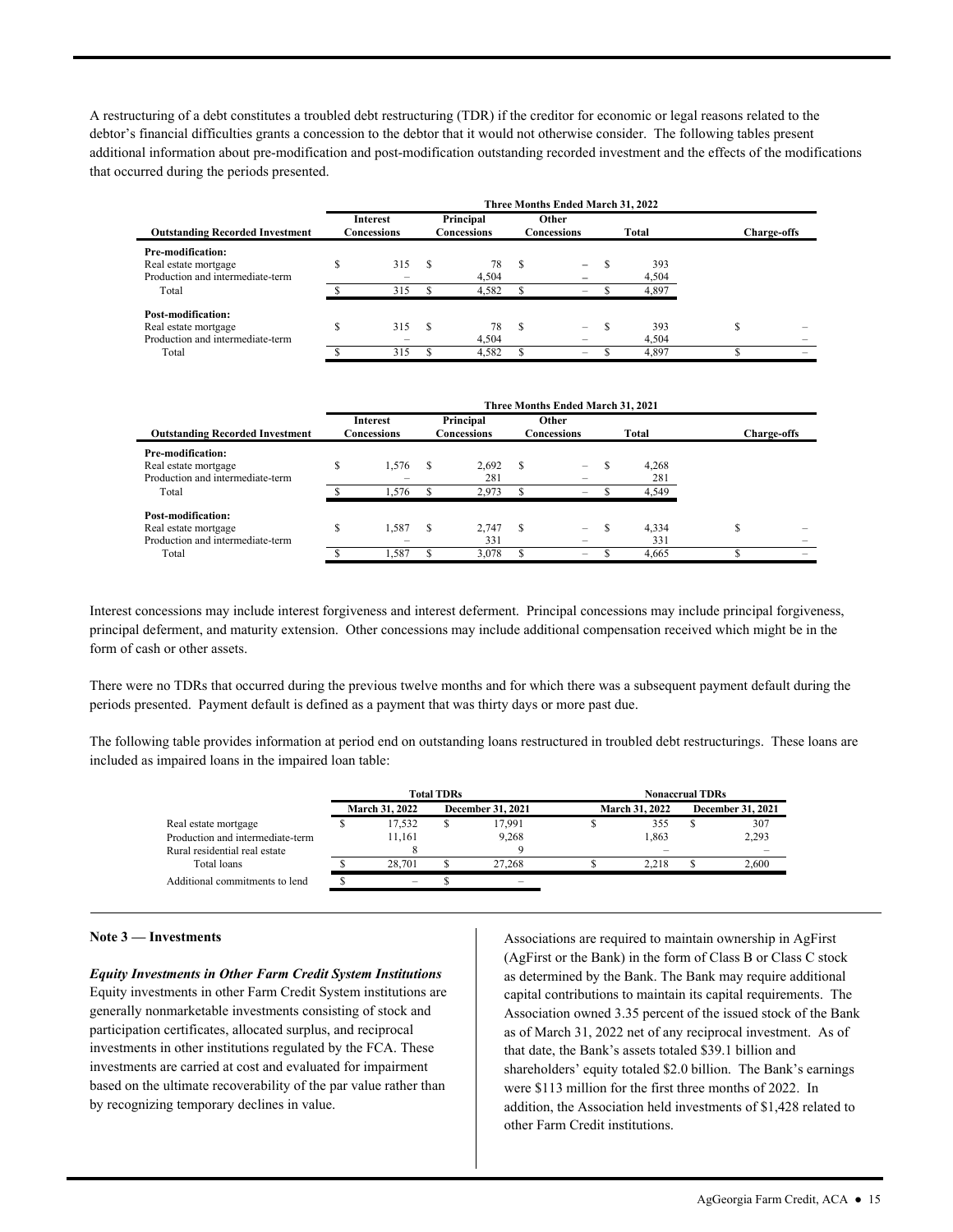#### **Note 4 — Debt**

#### *Notes Payable to AgFirst Farm Credit Bank*

The Association's indebtedness to the Bank represents borrowings by the Association to fund its earning assets. This indebtedness is collateralized by a pledge of substantially all of line of credit are contained in the General Financing Agreement (GFA). The GFA also defines Association performance criteria for borrowing from the Bank, which includes borrowing base margin, earnings and capital covenants, among others.

the Association's assets. The contractual terms of the revolving

#### **Note 5 — Members' Equity**

#### *Accumulated other Comprehensive Income (AOCI)*

|                                                     |                              | <b>Changes in Accumulated Other</b><br>Comprehensive Income by Component (a) |   |      |  |  |  |  |  |
|-----------------------------------------------------|------------------------------|------------------------------------------------------------------------------|---|------|--|--|--|--|--|
|                                                     | Three Months Ended March 31, |                                                                              |   |      |  |  |  |  |  |
|                                                     |                              | 2022                                                                         |   | 2021 |  |  |  |  |  |
| <b>Employee Benefit Plans:</b>                      |                              |                                                                              |   |      |  |  |  |  |  |
| Balance at beginning of period                      |                              | (417)                                                                        | S | 499  |  |  |  |  |  |
| Other comprehensive income before reclassifications |                              |                                                                              |   |      |  |  |  |  |  |
| Amounts reclassified from AOCI                      |                              |                                                                              |   |      |  |  |  |  |  |
| Net current period other comprehensive income       |                              |                                                                              |   |      |  |  |  |  |  |
| Balance at end of period                            |                              | (414                                                                         |   | 1495 |  |  |  |  |  |

|                                       | Reclassifications Out of Accumulated Other Comprehensive Income (b) |      |  |      |                                   |  |  |  |  |  |  |
|---------------------------------------|---------------------------------------------------------------------|------|--|------|-----------------------------------|--|--|--|--|--|--|
|                                       | <b>Three Months Ended March 31.</b>                                 |      |  |      |                                   |  |  |  |  |  |  |
|                                       |                                                                     | 2022 |  | 2021 | <b>Income Statement Line Item</b> |  |  |  |  |  |  |
| <b>Defined Benefit Pension Plans:</b> |                                                                     |      |  |      |                                   |  |  |  |  |  |  |
| Periodic pension costs                |                                                                     |      |  | (4   | See Note 7.                       |  |  |  |  |  |  |
| Net amounts reclassified              |                                                                     |      |  | ΄4   |                                   |  |  |  |  |  |  |
|                                       |                                                                     |      |  |      |                                   |  |  |  |  |  |  |

*(a) Amounts in parentheses indicate debits to AOCI. (b) Amounts in parentheses indicate debits to profit/loss*.

#### **Note 6 — Fair Value Measurement**

Fair value is defined as the exchange price that would be received for an asset or paid to transfer a liability in an orderly transaction between market participants in the principal or most advantageous market for the asset or liability.

Accounting guidance establishes a hierarchy for disclosure of fair value measurements to maximize the use of observable inputs, that is, inputs that reflect the assumptions market participants would use in pricing an asset or liability based on market data obtained from sources independent of the reporting entity. The hierarchy is based upon the transparency of inputs to the valuation of an asset or liability as of the measurement date. A financial instrument's categorization within the hierarchy tiers is based upon the lowest level of input that is significant to the fair value measurement.

The classifications within the fair value hierarchy are as follows:

Level 1 inputs to the valuation methodology are unadjusted quoted prices for identical assets or liabilities in active markets. Level 2 inputs include quoted prices for similar assets and liabilities in active markets; quoted prices in markets that are not active; and inputs that are observable, or can be corroborated, for substantially the full term of the asset or liability.

 Level 3 inputs are unobservable and supported by little or no market activity. Valuation is determined using pricing models, discounted cash flow methodologies, or similar techniques, and could include significant management judgment or estimation. Level 3 assets and liabilities also could include instruments whose price has been adjusted based on dealer quoted pricing that is different than the third-party valuation or internal model pricing.<br>For a complete discussion of the inputs and other assumptions

considered in assigning various assets and liabilities to the fair value hierarchy levels, see the latest Annual Report to Shareholders.

There were no Level 3 assets or liabilities measured at fair value on a recurring basis for the periods presented. The Association had no transfers of assets or liabilities into or out of Level 1 or Level 2 during the periods presented.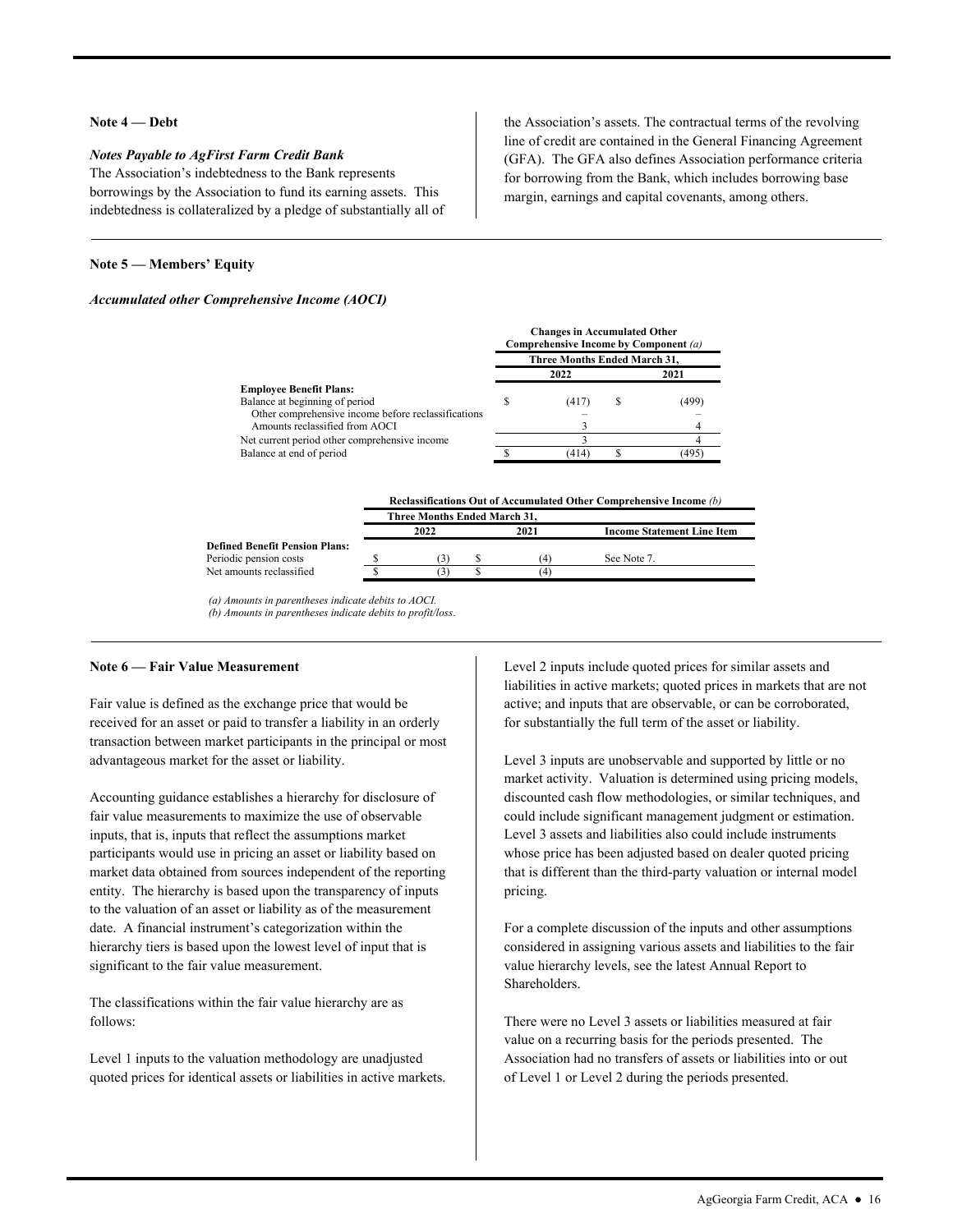date. The following tables summarize the carrying amounts of these assets and liabilities at period end, and their related fair values. Fair values are estimated at each period end date for assets and liabilities measured at fair value on a recurring basis. Other Financial Instruments are not measured at fair value in the statement of financial position, but their fair values are estimated as of each period end

|                                           |    |                             |    |                          |    | March 31, 2022           |    |                          |    |                            |
|-------------------------------------------|----|-----------------------------|----|--------------------------|----|--------------------------|----|--------------------------|----|----------------------------|
|                                           |    | Total<br>Carrying<br>Amount |    | <b>Level 1</b>           |    | Level 2                  |    | Level 3                  |    | <b>Total Fair</b><br>Value |
| <b>Recurring Measurements</b>             |    |                             |    |                          |    |                          |    |                          |    |                            |
| Assets:                                   |    |                             |    |                          |    |                          |    |                          |    |                            |
| Assets held in trust funds                | S  | 1,859                       | \$ | 1,859                    | \$ | -                        | S  |                          | S  | 1,859                      |
| <b>Recurring Assets</b>                   | S  | 1,859                       | \$ | 1.859                    | \$ | -                        | \$ | $\overline{\phantom{0}}$ | \$ | 1,859                      |
| Liabilities:                              |    |                             |    |                          |    |                          |    |                          |    |                            |
| Recurring Liabilities                     |    |                             | \$ |                          | \$ |                          | \$ |                          | S  |                            |
| <b>Nonrecurring Measurements</b>          |    |                             |    |                          |    |                          |    |                          |    |                            |
| Assets:                                   |    |                             |    |                          |    |                          |    |                          |    |                            |
| Impaired loans                            | \$ | 1,307                       | S  |                          | S  |                          | S  | 1,307                    | \$ | 1,307                      |
| Other property owned                      |    | 648                         |    | $\overline{\phantom{m}}$ |    | -                        |    | 720                      |    | 720                        |
| Nonrecurring Assets                       | -S | 1.955                       | S  | $\equiv$                 | S  | $\equiv$                 | S  | 2,027                    | S  | 2,027                      |
| <b>Other Financial Instruments</b>        |    |                             |    |                          |    |                          |    |                          |    |                            |
| Assets:                                   |    |                             |    |                          |    |                          |    |                          |    |                            |
| Cash                                      | \$ | 11                          | S  | 11                       | S  |                          | S  |                          | S  | 11                         |
| Loans                                     |    | 1,156,476                   |    | $\equiv$                 |    |                          |    | 1,114,043                |    | 1,114,043                  |
| <b>Other Financial Assets</b>             |    | 1,156,487                   | \$ | 11                       | S  | -                        | S  | 1,114,043                | S  | 1,114,054                  |
| <b>Liabilities:</b>                       |    |                             |    |                          |    |                          |    |                          |    |                            |
| Notes payable to AgFirst Farm Credit Bank | \$ | 892,239                     | \$ | $\qquad \qquad =$        | S  | -                        | S  | 850,050                  | S  | 850,050                    |
| <b>Other Financial Liabilities</b>        | \$ | 892,239                     | S  | $\overline{\phantom{m}}$ | \$ | $\overline{\phantom{0}}$ | S  | 850,050                  | S  | 850,050                    |

|                                           | December 31, 2021 |                                           |             |                          |    |                          |    |                          |    |                            |
|-------------------------------------------|-------------------|-------------------------------------------|-------------|--------------------------|----|--------------------------|----|--------------------------|----|----------------------------|
|                                           |                   | <b>Total</b><br>Carrying<br><b>Amount</b> |             | Level 1                  |    | Level 2                  |    | Level 3                  |    | <b>Total Fair</b><br>Value |
| <b>Recurring Measurements</b>             |                   |                                           |             |                          |    |                          |    |                          |    |                            |
| Assets:                                   |                   |                                           |             |                          |    |                          |    |                          |    |                            |
| Assets held in trust funds                | S                 | 1,866                                     | S           | 1,866                    | \$ |                          |    |                          | \$ | 1,866                      |
| <b>Recurring Assets</b>                   | S                 | 1,866                                     | \$.         | 1,866                    | \$ |                          | \$ | $\overline{\phantom{0}}$ | \$ | 1,866                      |
| Liabilities:                              |                   |                                           |             |                          |    |                          |    |                          |    |                            |
| Recurring Liabilities                     | S                 |                                           | S           |                          | \$ |                          | S  |                          | \$ |                            |
| <b>Nonrecurring Measurements</b>          |                   |                                           |             |                          |    |                          |    |                          |    |                            |
| Assets:                                   |                   |                                           |             |                          |    |                          |    |                          |    |                            |
| Impaired loans                            | \$                | 1,780                                     | \$          |                          | \$ |                          | S  | 1,780                    | \$ | 1,780                      |
| Other property owned                      |                   | 981                                       |             |                          |    |                          |    | 1,091                    |    | 1,091                      |
| Nonrecurring Assets                       | \$.               | 2,761                                     | \$.         | -                        | S  | $\equiv$                 | S  | 2,871                    | \$ | 2,871                      |
| <b>Other Financial Instruments</b>        |                   |                                           |             |                          |    |                          |    |                          |    |                            |
| Assets:                                   |                   |                                           |             |                          |    |                          |    |                          |    |                            |
| Cash                                      | S                 | 11                                        | $\mathbf S$ | 11                       | S  | $\overline{\phantom{0}}$ | S  |                          | S  | 11                         |
| Loans                                     |                   | 1,137,359                                 |             |                          |    |                          |    | 1,133,201                |    | 1,133,201                  |
| Other Financial Assets                    | \$.               | 1,137,370                                 | \$          | 11                       | \$ | $\overline{\phantom{0}}$ | S  | 1,133,201                | \$ | 1,133,212                  |
| <b>Liabilities:</b>                       |                   |                                           |             |                          |    |                          |    |                          |    |                            |
| Notes payable to AgFirst Farm Credit Bank | S                 | 894,593                                   | \$          | $\equiv$                 | \$ |                          | S  | 884,119                  | \$ | 884,119                    |
| Other Financial Liabilities               | S                 | 894,593                                   | \$          | $\overline{\phantom{0}}$ | \$ | $\overline{\phantom{0}}$ | \$ | 884,119                  | \$ | 884,119                    |

#### *Uncertainty in Measurements of Fair Value*

Discounted cash flow or similar modeling techniques are generally used to determine the recurring fair value measurements for Level 3 assets and liabilities. Use of these techniques requires determination of relevant inputs and assumptions, some of which represent significant unobservable inputs as indicated in the tables that follow. Accordingly, changes in these unobservable inputs may have a significant impact on fair value.

Certain of these unobservable inputs will (in isolation) have a directionally consistent impact on the fair value of the instrument for a given change in that input. Alternatively, the fair value of the instrument may move in an opposite direction for a given change in another input. Where multiple inputs are used within the valuation technique of an asset or liability, a change in one input in a certain direction may be offset by an opposite change in another input having a potentially muted impact to the overall fair value of that particular instrument. Additionally, a change in one unobservable input may result in a change to another unobservable input (that is, changes in